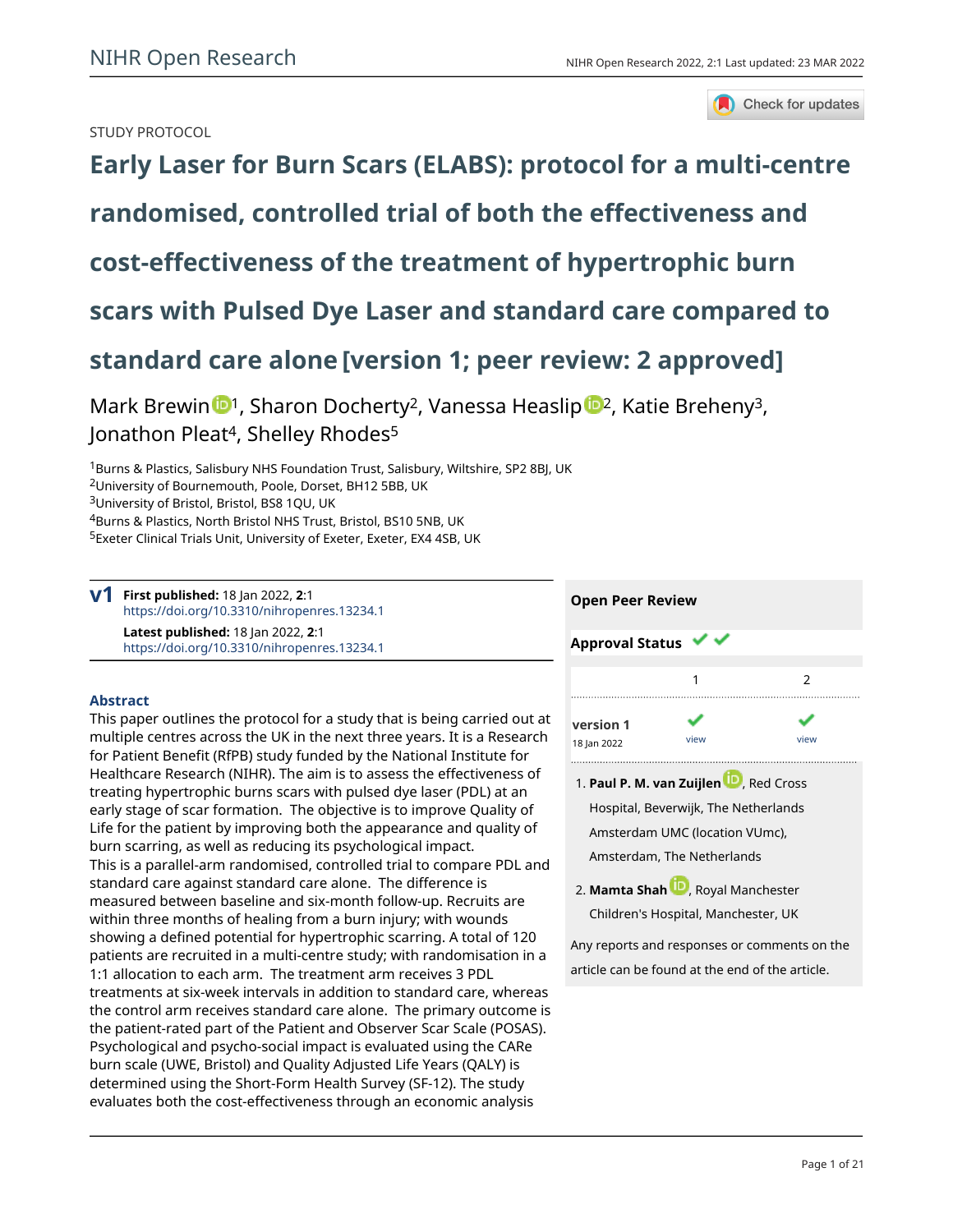and the patient-reported experience of the treatment by phone interviews.

**Trial registration:** [ISRCTN14392301](https://doi.org/10.1186/ISRCTN14392301) (registered on 14th June 2021) **Contact for Public & Scientific Queries:** Mark Brewin, [sft.elabs@nhs.net](mailto:sft.elabs@nhs.net) **Public Title:** Early Laser for Burn Scars (ELABS): a trial of the effectiveness and cost of the treatment of hypertrophic burn scars with laser **Countries of Recruitment:** England & Scotland

**Protocol Version:** v11, October 2021

## **Keywords**

CARe Burn Scale, Early treatment, Health Economic Analysis, Hypertrophic Burn Scars, POSAS, Pulsed Dye Laser (PDL), Quality of Life, RCT

## **Corresponding author:** Mark Brewin [\(mark.brewin@nhs.net](mailto:mark.brewin@nhs.net))

**Author roles: Brewin M**: Conceptualization, Funding Acquisition, Investigation, Methodology, Project Administration, Resources, Supervision, Visualization, Writing – Original Draft Preparation, Writing – Review & Editing; **Docherty S**: Data Curation, Formal Analysis, Funding Acquisition, Methodology, Project Administration, Resources, Software, Validation, Visualization, Writing – Review & Editing; **Heaslip V**: Conceptualization, Formal Analysis, Funding Acquisition, Investigation, Methodology, Project Administration, Resources, Supervision, Visualization, Writing – Review & Editing; **Breheny K**: Data Curation, Formal Analysis, Funding Acquisition, Methodology, Resources, Supervision, Visualization, Writing – Review & Editing; **Pleat J**: Conceptualization, Funding Acquisition, Investigation, Methodology, Project Administration, Resources, Supervision, Visualization, Writing – Original Draft Preparation, Writing – Review & Editing; **Rhodes S**: Conceptualization, Data Curation, Funding Acquisition, Methodology, Project Administration, Resources, Supervision, Validation, Visualization, Writing – Review & Editing

**Competing interests:** No competing interests were disclosed.

**Grant information:** This study is funded by the National Institute of Healthcare Research (NIHR) Research for Patient Benefit Programme (RfPB) - NIHR201080.

*The funders had no role in study design, data collection and analysis, decision to publish, or preparation of the manuscript.*

**Copyright:** © 2022 Brewin M *et al*. This is an open access article distributed under the terms of the [Creative Commons Attribution](http://creativecommons.org/licenses/by/4.0/) [License](http://creativecommons.org/licenses/by/4.0/), which permits unrestricted use, distribution, and reproduction in any medium, provided the original work is properly cited.

**How to cite this article:** Brewin M, Docherty S, Heaslip V *et al.* **Early Laser for Burn Scars (ELABS): protocol for a multi-centre randomised, controlled trial of both the effectiveness and cost-effectiveness of the treatment of hypertrophic burn scars with Pulsed Dye Laser and standard care compared to standard care alone [version 1; peer review: 2 approved]** NIHR Open Research 2022, **2**:1 <https://doi.org/10.3310/nihropenres.13234.1>

**First published:** 18 Jan 2022, **2**:1 <https://doi.org/10.3310/nihropenres.13234.1>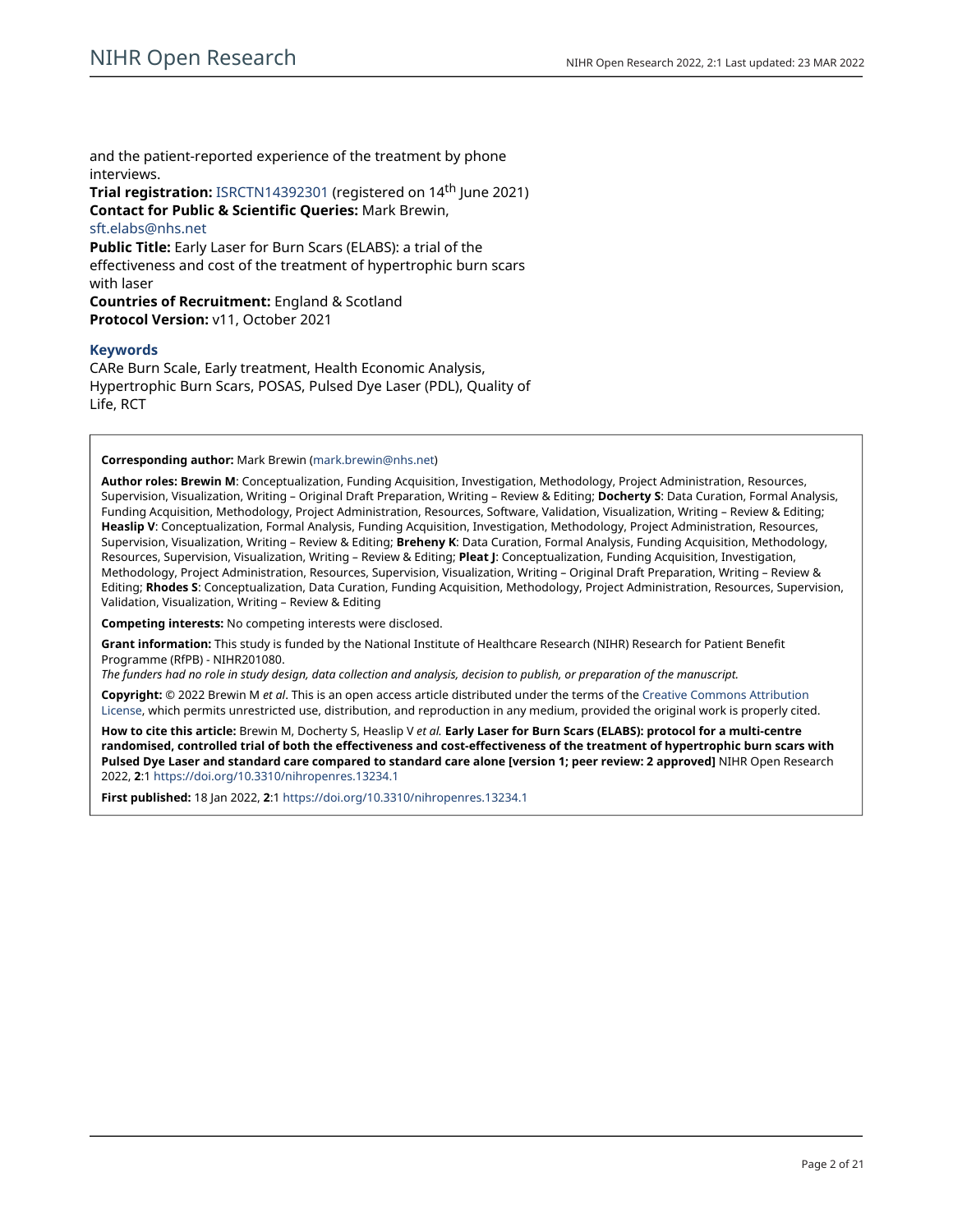#### **Introduction**

#### Hypertrophic scars

Hypertrophic scars are abnormal scars that are red, raised and firm. They occur following surgery, burns or traumatic wounds, usually within  $4 - 8$  weeks of injury. Survival rates from burns have improved significantly, particularly for injuries of greater total body surface area<sup>1</sup>. Burns wounds that have not healed within 21 days have a greater likelihood of developing hypertrophic scarring<sup>2</sup>. Inherently, these increasing numbers of burn patients with large wounds that heal slowly often live with expansive, life-changing hypertrophic scars. Additionally, younger patients seem more predisposed to this complication with a longer lifetime burden of disease<sup>[3](#page-15-0)</sup>.

The clinical management, of both the aesthetic appearance and any functional impairment of abnormal scarring, has not changed significantly. Early excision and reconstructive surgery is known to reduce infection<sup>4</sup> and, in turn, decreases the rate of scarring, but does not prevent it [5.](#page-15-0) The residual scarring often needs further treatment to improve the outcome; functionally, aesthetically and psychologically.

# Scar incidence

In the United Kingdom, the admission rate with burns is 0.29 per 1,000 people per annum. It is estimated that annually about 250,000 people with burns present to primary care teams and a further 175,000 patients present to emergency departments each year. A systematic review of the epidemiology of scarring after burn injury found that the prevalence rate is between  $32 - 72\%$ <sup>[6](#page-15-0)</sup>. Potentially, more than 100,000 patients sustain such problematic hypertrophic scarring annually.

#### Scar impact

Hypertrophic burn scarring (HBS) impacts burn survivors both physically and psychologically. Physical symptoms include itch or pain leading to problematic management with reduction in joint mobility and loss of sleep. A descriptive study on 100 outpatients with HBS showed impaired quality of life (QoL[\)7](#page-15-0) . HBS can become psychologically debilitating by affect-ing self-esteem and body image<sup>[8](#page-16-0)</sup>. Psychological studies have highlighted problems associated with physical function, emotion, pain and return to work $6.9-11$ . The need to improve outcomes for burns patients with hypertrophic scarring has been described; "The greatest unmet challenge after burn injury"[12.](#page-16-0)

#### Standard of care

HBS are difficult to treat. National Institute for Health and Care Excellence (NICE, UK) guidelines do not exist for treatment of these scars. Current standards of care (SoC) are dictated by international consensus from expert panels<sup>13</sup> and there is little rigorous evidence.

Topical moisturisation with emollient reduces inflammation within the skin by maintaining hydration. Moisturisation forms the baseline of scar treatment yet there is low level evidence for its benefit<sup>[14](#page-16-0)</sup>. Silicone gel forms the first line of active treatment. They aid scar healing by sealing in moisture, as scars lose hydration more readily<sup>15</sup>. Pressure garments are used, though sparingly. They are shown to be cost ineffective<sup>16</sup>, though therapeutically effective when used judiciously<sup>17</sup>. Data regarding their reduction of excessive scarring are controversial<sup>18</sup>. Some patients are sensitive to silicone, whereas others cannot tolerate pressure garments. A recent paper showed that these treatments have similar efficacy either used singularly, or in combination<sup>19</sup>. There appears to be no general consensus as to the optimal treatment regime<sup>[13,20,21](#page-16-0)</sup>. Therefore, there remains an accepted degree of variability in SoC globally.

# Laser treatment

Treatment of burn scars with pulsed dye laser (PDL) is based on anecdotal and case-control study evidence. PDL actively improves scars by destruction of small blood vessels. Reduction of vascularity reduces inflammation that drives the formation of HBS. Conventional scar treatments do not work in this way.

Burn care is performed at a network of National Health Service (NHS, UK) hospitals, where specialised care is centralised. The National Burn Care Standards (2018) stipulate that laser treatment is provided as an option for burn scar patients<sup>22</sup>. In summary, if the laser intervention is proved effective, it would be available to all patients across the UK burns network.

Research indicates that PDL reduces redness and itch, as well as improving pliability, thickness and texture of the sca[r23–26](#page-16-0). Laser treatment during early scar formation, or the inflammatory stage, could further improve scarring<sup>27-29</sup>. This has been consolidated by a peer-reviewed, published literature review, as performed by the Chief Investigator  $(CI)^{30}$  and a recent systematic review that advocates early intervention with laser<sup>31</sup>. Early scar intervention is recommended by international experts $32$ ; their premise being that it is easier to prevent scar formation than to treat it once it has matured.

There is a paucity of gold-standard, randomised controlled trial (RCT) proof for any treatments of HBS; with the exception perhaps of silicone gel sheeting<sup>33-35</sup>. There is, at present, retrospective data that suggest the effectiveness of PDL for the treatment of HBS; but no definitive RCT. The literature also recognises that there is an international push to prevent, rather than treat, HBS and this translates as early intervention<sup>36-39</sup>. There is widespread global use of PDL for the treatment of HBS, yet no apparent consensus as to both the parameters and protocol.

There is an unresolved, parallel issue as to whether ablative fractionated laser (AFL), particularly Carbon Dioxide laser, should be studied as the intervention. There are obvious differences between PDL and AFL in basic parameters such as wavelength and energy (or power). These consequently determine both their mechanism of tissue interaction and their effects on scar symptoms and morphology. These two different types of laser are postulated to work in different, but complementary, ways on HBS.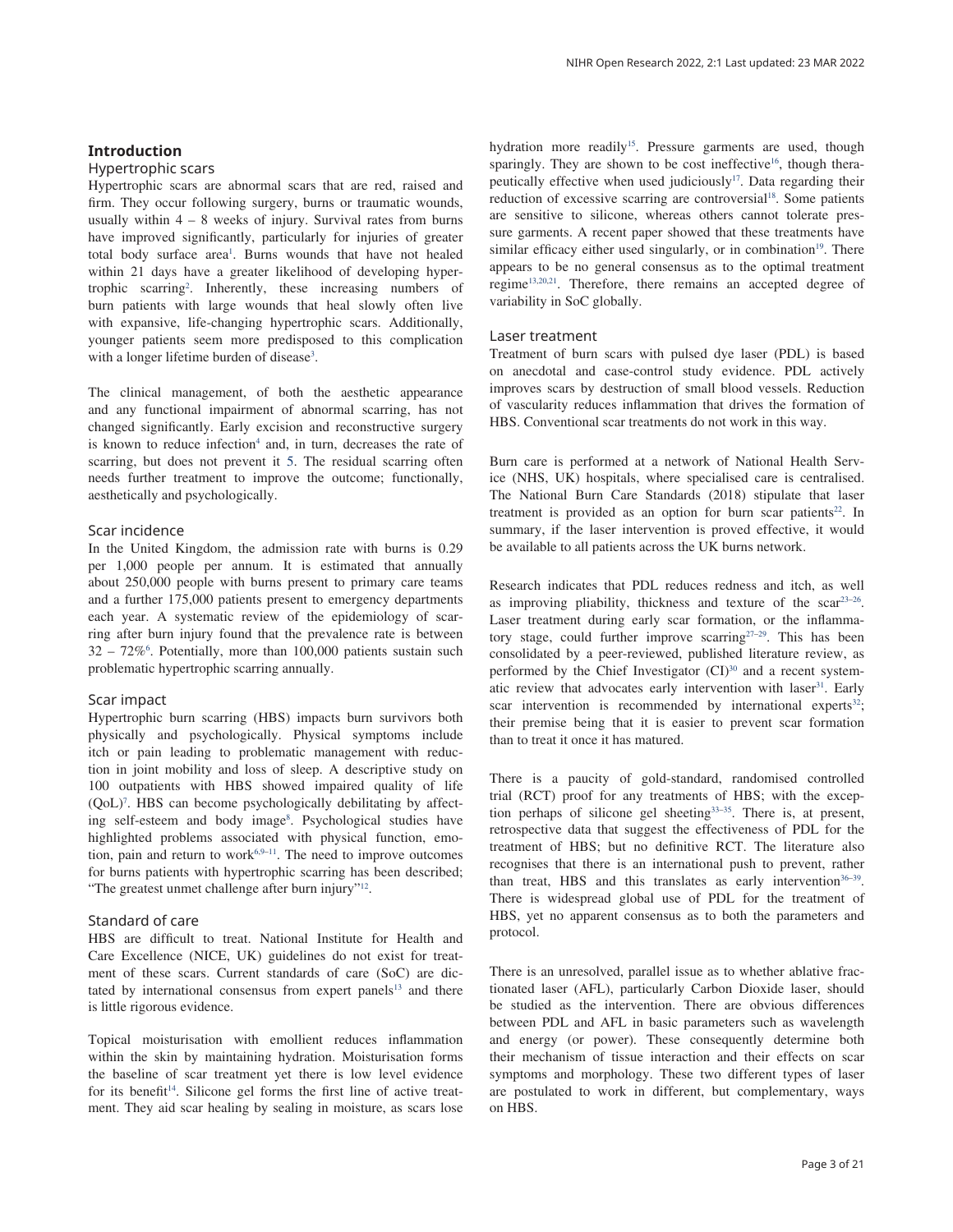The vascularity of HBS is increased and consists of relatively larger vessels<sup>[40](#page-16-0)</sup>. One theory is that this aberrant vasculature provides a ready route for successive waves of inflammatory cells to enter the early scar. PDL targets this vasculature specifically with relatively little collateral injury. In doing so, it is suggested that PDL is effective for reduction of both scar redness and itch but moreover, it may limit the tendency for late fibroblast ingress and proliferation with the production of localised, excessive scar tissue, such as collagen. Simplistically, PDL devices may be preventative of later increases in scar thickness and density.

AFL works inherently to destroy tissue by vaporisation in a highly localised spatial orientation. In doing so, they reduce bulk, thickness and stiffness of scars. Early HBS may not have these facets and as such, there is still debate about the utility of AFL devices early in HBS maturation. Moreover, the relatively greater energy levels associated with AFLs may cause more collateral injury including immediate inflammation $41$  and be associated with more 'down time' for the patient.

There are several notable papers that acknowledge that each has their merit and suggested algorithms for laser treatment of burn scars may include both; but with an emphasis seemingly of choosing PDL as the first line<sup>42–45</sup>. The authors acknowledge that future algorithms for laser treatment of more problematic scars might involve the AFL devices, particularly where there are significant issues with thickness, density or pliability. The authors also note that there is a [concurrent study](https://www.conflictwoundresearch.org.uk/projects/treatment-of-historic-existing-scars-scar-laser-project) for the use of Carbon Dioxide AFL for the treatment of HBS in the UK that is being funded by the Scar Free Foundation.

Prior to the evolution of carbon dioxide AFL, a high-quality systematic review stated that "the PDL 595 nm is promising, although more research is necessary. Future research, with a low risk of bias, well-defined scar characteristics, validated outcome measures, standardized measurement methods, follow-up periods of at least 6 months and well-defined laser settings, is needed["46](#page-16-0).

In summary, the indications for, and contraindications to, PDL and AFL devices for HBS are yet to be determined conclusively in an RCT; both may have applicability in different settings, but they are unlikely to be interchangeable in clinical utility. The authors feel that PDL needs to be investigated as a relative priority as it has been established for longer, is more widely available and is better tolerated, on average, compared to AFL devices.

There needs to be due consideration of what constitutes an improvement in scar outcome; this study particularly focuses on the outcome for the patient, as opposed to those that the clinician perceives to be important. The PDL has been shown to be an effective treatment for intense pruritus that is common to burn scars<sup>47</sup> and it inherently targets redness by destruction of microvessels through selective photothermolysis<sup>[48](#page-16-0)</sup>. Pruritus has been shown to have strong impact on QoL<sup>49</sup> and any effective treatment would therefore be beneficial to the patient. Reduction of redness makes the scarring less obvious and therefore has a positive impact on its psychosocial effect for the patient<sup>50</sup>. Colour is particularly important as the human eye discriminates colour mismatch more readily than textural abnormality. Therefore, a reduction in relative redness should make the scar less conspicuous from distance and, in turn, have a more significant impact in self-assessment of debility compared to other spheres of visible change.

# **Protocol**

#### **Objectives**

*Trial rationale.* This trial aims to clarify the benefit of PDL treatment of HBS in respect of the impact on both the patient's QoL and scar quality; treatment effectiveness may reduce the impact of the scar. This may translate as both clinical and cost efficiencies for the NHS through reduction in both follow-up appointments and overall treatment costs. Additionally, there is no consensus as to the optimal laser treatment regimen. Though this study does not compare laser treatment settings, this trial would aim to clarify a PDL treatment protocol that was designed from an extensive literature review. Crucially, due to this uncertainty, PDL is not used as SoC within the NHS despite being widely available.

*Research question.* Does the treatment of HBS with PDL at an early stage in the scar management pathway, in addition to standard care, improve both scar quality and QoL compared to standard care alone, and is this treatment cost-effective?

#### *Primary objective*

To determine whether there is significant difference in patient-rated scar quality at 6 months between patients receiving PDL in addition to standard care and standard care alone.

#### *Secondary objectives*

- To determine whether there is significant difference between the two groups in:
	- Observer-rated scar quality at 6 weeks, 12 weeks and 6 months
	- Patient-rated scar quality at 6 weeks and 12 weeks
	- Patient-rated OoL at 6 months
	- Objectively measured scar redness at 6 months
	- Patient perception of scar change at 6 months
- To conduct a within-trial economic evaluation of PDL to assess its cost-effectiveness.
- To qualitatively explore patient experience and psychosocial impact.
- To assess adverse effect profile of PDL in treatment of burn scars.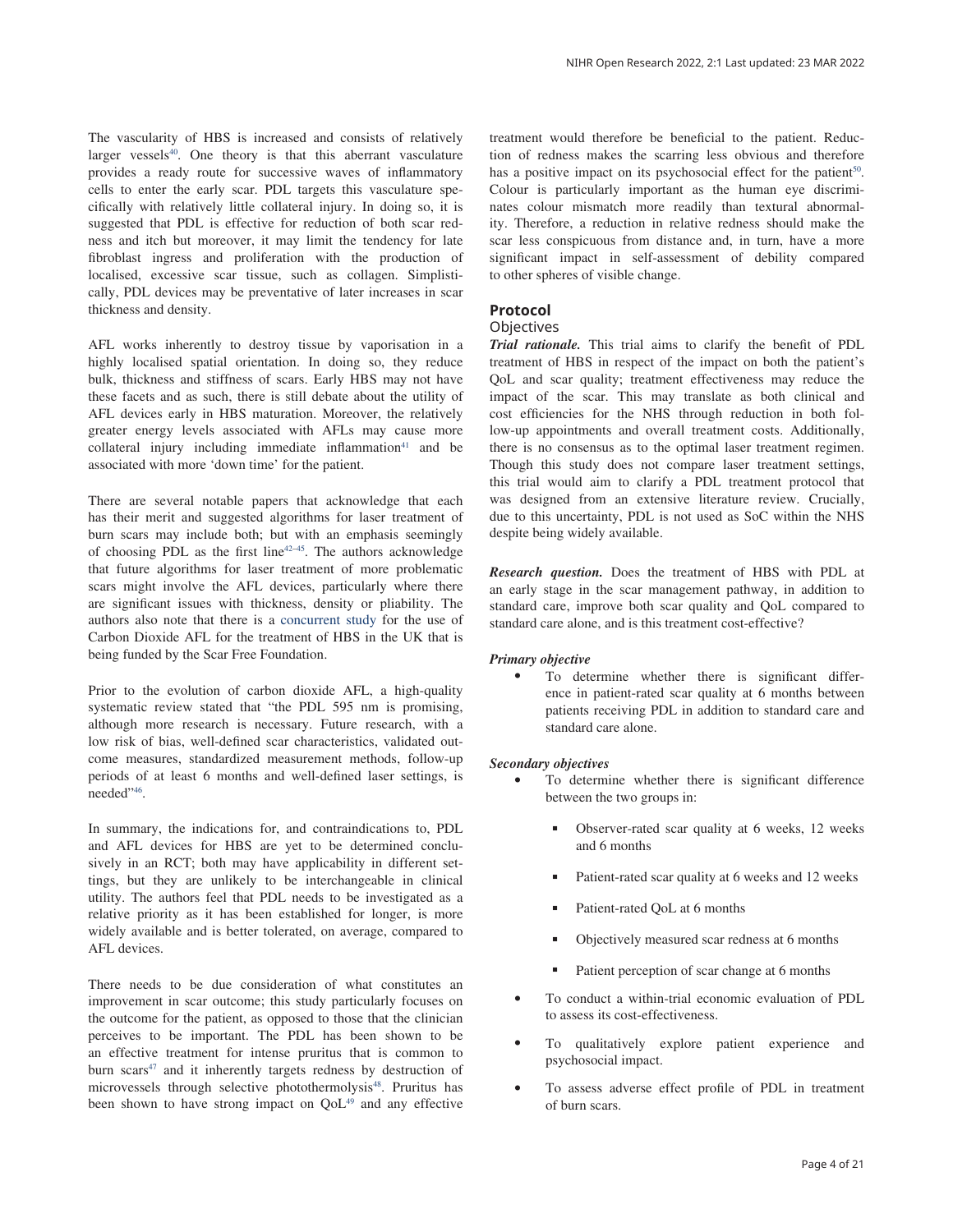# Trial design

*PICO framework*

- P (Patient) HBS
- I (Intervention) PDL + SoC
- C (Comparison) SoC
- O (Outcome)
	- Primary Patient- and observer-rated Scar Assessment Scale (POSAS, v 2.0)
	- Secondary Observer-rated POSAS (v 2.0), QoL scales ( $CAR^e$  & SF-12), and scar colour (Colorimeter)
- T (Timing) Primary and Secondary outcomes assessed at baseline and 6 month follow-up
- S (Study type) RCT

*Trial type.* This RCT is a parallel-arm, superiority trial with 1:1 allocation ratio. Each trial centre has scrutinised, and contributed to, the trial design and treatment protocol.

*Early treatment.* It is proposed that the trial investigates that if scars are exposed to PDL within 3 months of wound healing, then scar formation is curtailed by reduction of the proliferation phase<sup>27,28,51</sup>. This means that the scar is prevented from progression to greater degrees of hypertrophy; in turn leading to an improved scar outcome.

*Patient and Public Involvement (PPI).* In 2017, a PPI group of 18 people (6M, 12F; mean age: 44 years; range: 16–79) met at Salisbury NHS Foundation Trust to discuss the study and its design. Participants were identified from patients that had received PDL, and/or had burn scars. The session was overseen by an independent facilitator. The design for the trial was presented and questions concerning both the use of PDL treatment and trial design were discussed. The group unanimously agreed that the proposed research was necessary, as all patients that received PDL for burn scars saw an obvious added benefit over standard care.

Firstly, the trial design of the RCT was discussed. Options for the treatment vs. control groups were presented:

- early- vs. late-laser
- laser + SoC vs. SoC
- strong vs. weak laser dose
- inter-scar model
- intra-scar model

The group voted for early PDL intervention versus an elective waiting list control group ("late" group) as the most popular trial design (10/18), followed by the SoC option (8/18). Sham laser treatment was deemed non-viable as the sensation of treatment is like "being flicked by an elastic band" and would be hard to replicate. The PPI group was happy that participants in the control arm would have delayed treatment at 6 months, as both PDL is shown to be effective where redness persists<sup>24</sup> and it reflects current clinical waiting times. Finally, the PPI group stated that a QoL measure should be used to assess how the patients perceive their scar outcomes. The group discussed that this trial may not include younger children due to the need for general anaesthesia during laser treatment. It was explained that scars have similar characteristics at all ages, so the results of this trial would apply to both adults and children.

A unanimous consensus was obtained that PDL treatment:

- was convenient.
- was relatively painless.
- should become SoC on the basis of their experience, but understood that proposed research was necessary to ensure that their perception was underpinned by rigorous evidence.
- had proved beneficial to all PPI delegates with burn scars.
- may merit the establishment of NICE guidelines for treatment of burn scars.

*Choice of control.* A recent study recognises that a blinded RCT remains necessary to prove the effectiveness of PDL<sup>52</sup>. Two previous RCTs have adopted an intra-scar model, which is open to criticism, as the laser may affect the control area due to its contiguity. Also, two areas of scar in close proximity may differ in, for example, relative thickness and vascularity, leading to a biased comparison. Other criticisms of previous studies include inadequate sample size and low laser energy. Similarly, an inter-scar model is difficult as anatomical location can affect the propensity for scarring. Therefore if the scars being compared were at different anatomical sites, this would be a confounding factor.

During study design, the use of sham treatment in the control arm was considered, so that participants are blinded to group allocation and would complete questionnaires without knowing their allocation. The study team concluded that this was not going to be credible for the following reasons:

- A sham laser treatment was considered both using either lower or no output; neither of which would replicate the skin sensation of laser treatment.
- Skin response from laser would feel warm and leads to bruising, which would be obvious to any participant, both in terms of tenderness and appearance.
- There are clear ethical concerns regarding inflicting bruising on participants in the control arm.
- It is imperative that the PIS include treatment side effects; so all participants are aware that laser treatment is felt and results in bruising.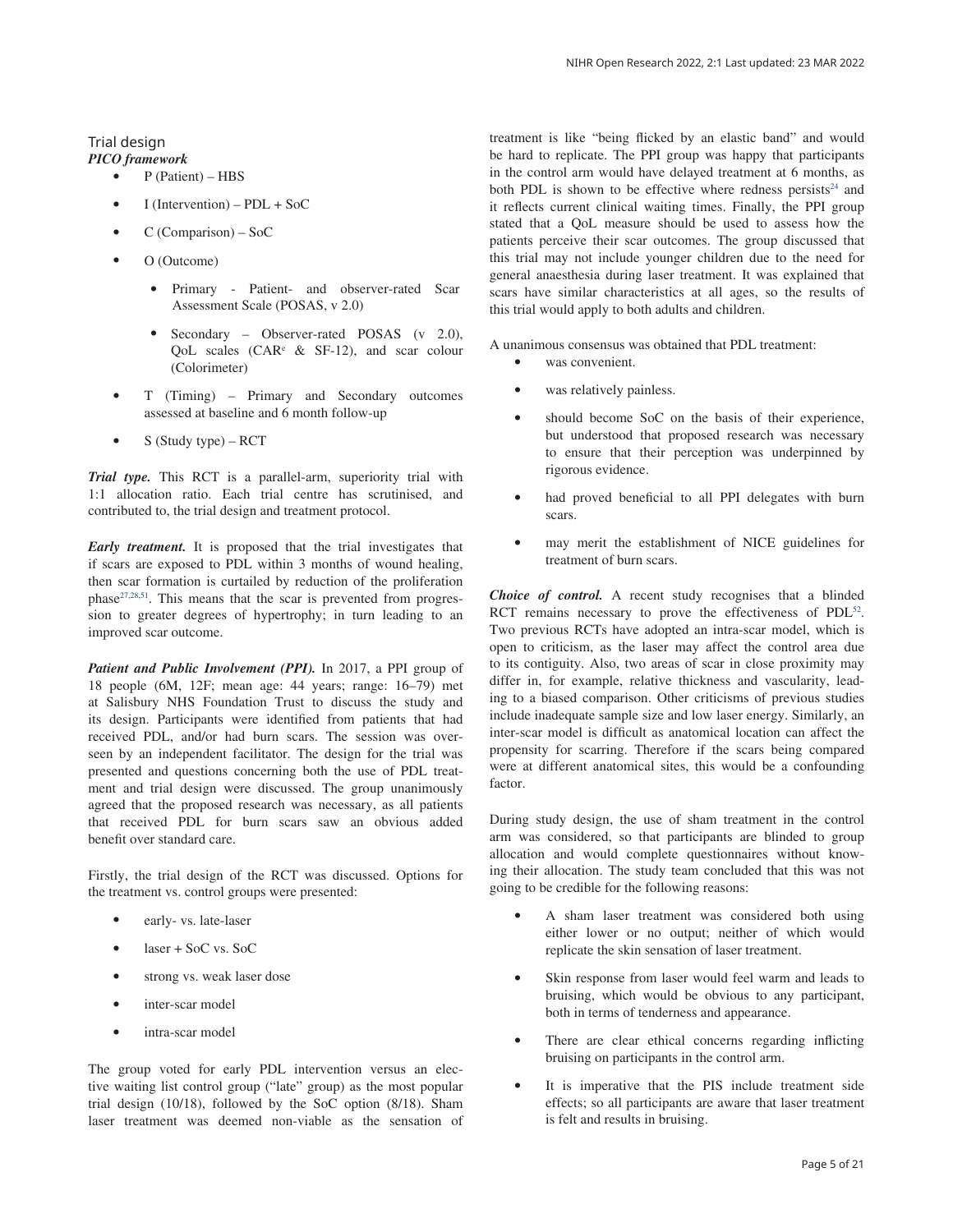The PPI group felt that sham laser treatment was deemed non-viable as the sensation of treatment is like "being flicked by an elastic band" and would be hard to replicate.

This choice of control as standard care follows recommendation from a recent feasibility RCT conducted in the  $UK<sup>53</sup>$  and a consensus between co-applicants for this trial. In a rigorous RCT of the effects of ablative laser on scarring, SoC treatments were chosen as the control<sup>54</sup>.

*Follow-up duration.* Though most sites involved in this trial currently use PDL treatment for HBS, some of them are only beginning to develop this service. Indeed, there are many burns services outside the trial sites that do not use PDL at all.

The emphasis from burns and plastics training in the past has been put on treatment rather than prevention of HBS. PDL treatment has conventionally been implemented once the scar has matured significantly. Audits showed that treatment with PDL generally starts at 6 months after healing, though can be delayed up to a year or more if scar formation is delayed. Active scar management, and therefore any scar trial, begins once the wound is healed and there is no longer any need for dressings. Audits of clinic waiting times and standard practice at trial sites show that other active treatments, such as silicone gel or pressure garments, would start in advance of laser treatment. This trial protocol would start laser treatment in line with the development of redness or inflammation within 3 months of the wound healing.

Hypertrophic burn scars proliferate between  $1 - 12$  months after injury; peaking in growth at around  $6$  months<sup>55</sup>. It is also seen that burn scar quality remains constant or deteriorates up to 6 months after injury<sup>[56,57](#page-17-0)</sup>. It is proposed that any improvement in POSAS scores at 6 month follow-up may indicate long-term effectiveness. Therefore, for this trial, a follow-up duration of 6 months has been chosen. If the minimum of 3 month criterion for recruitment is considered, allocation occurs at approximately 1 – 3 months after injury; follow-up (or end of participation) is at 7 – 9 months after injury.

As participants in the control arm will be offered laser treatment once their trial participation ends, this may imply a slight delay to any laser treatment for participants in the control arm. However, this choice of follow-up duration makes the trial more attractive to the recruit as each arm may receive laser treatment either at allocation or after approximately 6 months. The trial would further limit the duration after healing by recruiting participants at the earliest stage.

The PPI group suggested that they would be willing to wait at least 6 months for laser intervention but would not be willing to forego treatment entirely. There are ethical concerns regarding completely depriving patients of PDL as this is part of "standard" burns care at some sites. Similarly, recruitment to the trial would be difficult if the alternative to not being in the trial was to be given PDL treatment.

Finally, there is the issue of loss of patients to follow-up as a result of waning compliance if they have a positive result with PDL intervention; attrition of patients in longitudinal burns studies is a common issue which can confound trials<sup>58</sup>. The authors have allowed for attrition in our sample size calculation.

Standard interval between treatment sessions for PDL is usually  $4 - 6$  weeks. The bruising resulting from the treatment subsides within  $2 - 3$  weeks and the effect of the treatment is evident at this point. For this trial, there is around 3 months between the last treatment and measurement of outcome at the primary end-point. This primary endpoint therefore allows a reasonable duration of time for laser treatment to have an observed effect.

It is acknowledged that this is a relatively short follow-up period given that the duration of scar maturation can take upwards of 2 years. A longer-term outcome than 6 months would prove interesting, but the authors hypothesise that a shorter-term improvement would serve to "flatten the curve" of scar maturation, expedite the scarring process and eventually lead to an improved scar outcome. Even at this time point, this may translate as a clinical efficiency and saving for the NHS by a reduction in follow-up appointments and cost of further scar revision; thus justifying the study from the perspective of clinical efficiency.

The 6 month follow-up strikes a compromise between reliable data on scar outcome and a suitable residual size of cohort from which to draw reliable conclusions. It is also a compromise between ensuring a reasonably long follow-up for treatment to show effect and having a research design that was acceptable to potential participants. It is concluded that having a 6 month follow-up is long enough to show any benefits of PDL, but short enough to counter ethical and recruitment concerns.

#### Ethics approval and registration

HRA and Health and Care Research Wales (HCRW) Approval has been given for this study, on the basis described in the application form, protocol, supporting documentation and any clarifications received (REC reference 21/SW/0049 and IRAS project ID is 283345). This ethics approval applies to all sites involved in the study. Amendments will be managed using the IRAS platform and disseminated to Principal Investigators at each site by the Study Coordinator. This RCT was also registered with an International Standard Randomised Controlled Trials Number on 14<sup>th</sup> June 2021: [https://www.isrctn.com/](https://www.isrctn.com/ISRCTN14392301) [ISRCTN14392301](https://www.isrctn.com/ISRCTN14392301)

#### **Methods**

#### Study setting

The participants will be recruited in a national multi-centre trial across NHS settings across England.

The centres involved in this trial will include:

- Salisbury NHS Foundation Trust (CI & Sponsor site)
- Chelsea & Westminster NHS Foundation Trust
- Mid & South Essex Hospital Services NHS Trust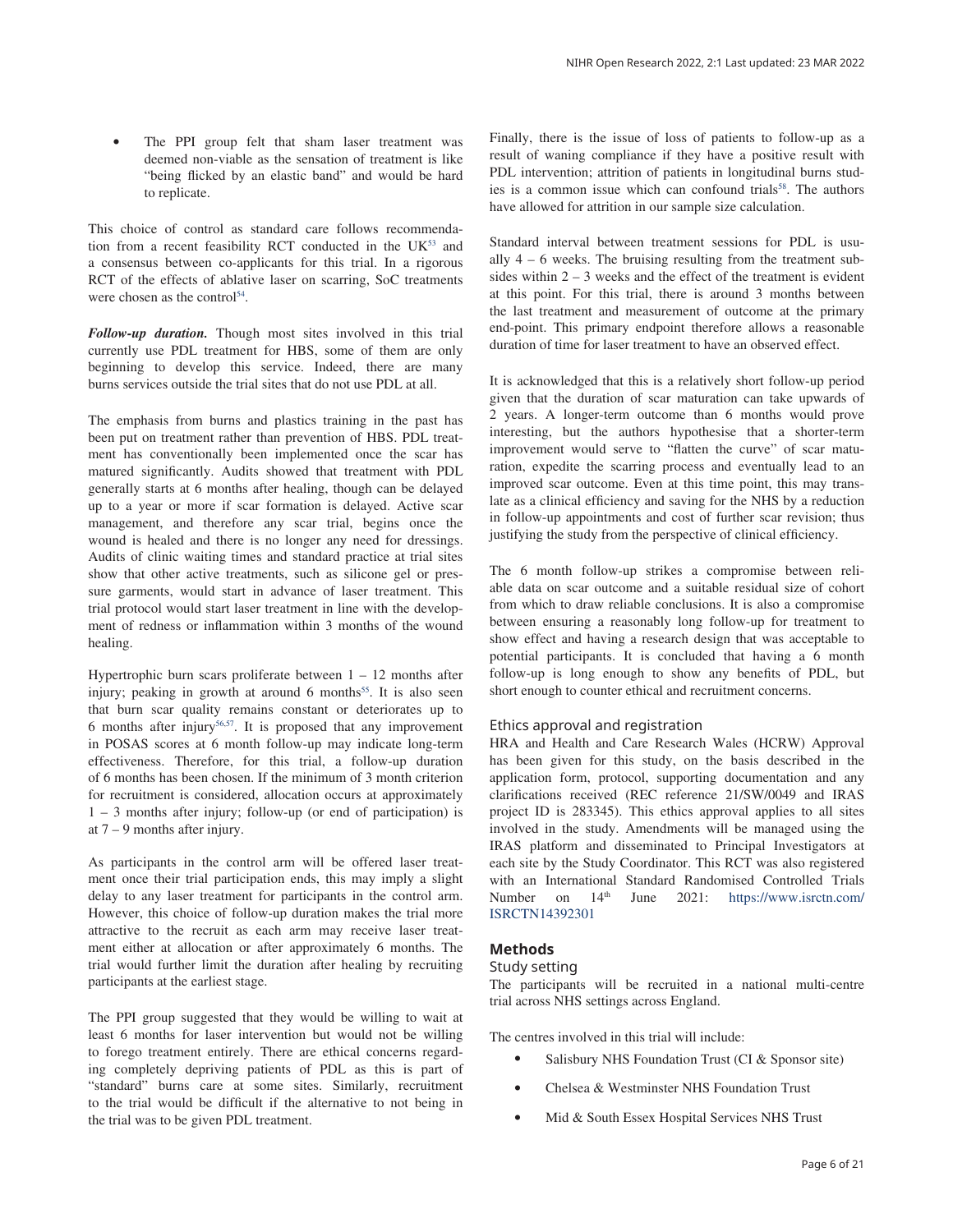- Newcastle upon Tyne Hospitals NHS Foundation Trust
- North Bristol NHS Trust
- University Hospitals Birmingham NHS Foundation Trust
- With potential addition of a further site at either Leeds or in Scotland.

Each of these sites has been selected as they are part of the UK National Burns Network, where burns care has been centralised. This set of centres captures both the urban and rural population. Multiple sites will increase both recruitment and diversity of the study population and aid generalisability and/or external validity of the study. Site Initiation Visits and standard operating procedures (SOPs) for the trial will ensure consistency across the sites.

Salisbury, Chelsea, Mid & South Essex, Bristol and Birmingham already have laser services set up for scar management; Leeds and Newcastle have operational laser services but do not currently treat scars routinely. PDL treatment is performed at all centres. No additional training is required for laser operators.

# Eligibility criteria

## *Inclusion criteria*

NHS patients, with burn injuries >1% Total Body Surface Area, are eligible if they have been treated with skin grafts or had conservatively managed burn wounds or donor sites that:

- have delayed healing of greater than 14 days.
- have potential for hypertrophic scarring.
- are suitable for scar management therapy.

The scar must be within 3 months of healing, where healing time-point is defined by the Healthcare Professional (HCP) during wound management. This time to healing must be for the study scar that is included in the study. The combination of excessive redness with increased thickness and/or hardness provides clear indication of potential scarring, as defined by HCP assessing for scar management.

Where there are multiple scars, the scar having the greatest impact, as reported by the patient, will be included in the trial. Only one scar per patient will be included, and this scar will be identified prior to randomisation. No other scars will be treated with laser until after the study ends for the participant (i.e. post week 26 visit).

The approximate size of the study scar would be anything up to 200 cm2 . The size or extent of laser treatment would be determined by or in discussion with the laser operator. The minimum size for the study scar would be 4 cm  $\times$  4 cm. The latter is the size of the scar region of interest (ROI) that is used for the colorimeter assessment. In order to ensure the same scar is being treated/assessed on each occasion, the scar will be identified and logged using clinical photography and skin markers, where present.

#### *Exclusion criteria*

Participant is **NOT** considered eligible for inclusion, if they are:

- unable to give written informed consent.
- below 16 years of age.
- prone to keloid scarring by virtue of either a personal or family history.

Children aged 16 – 18 are able to participate with appropriate consent. Children under 16 would require the added risk of general anaesthesia<sup>[59](#page-17-0)</sup>. Keloids are different to hypertrophic scars and show only a minimal response to PDL treatment<sup>60</sup>.

*Other considerations.* Darker Fitzpatrick skin types (V-VI) with more melanin may reduce effectiveness of the treatment and increase risk of adverse effects, such as permanent pigmentation changes<sup> $61$ </sup>. They will be included in the trial, but extra information will be made available in the consent process concerning this increased risk. Precautions would be afforded for laser treatment by increasing the pulse duration. Their inclusion will increase global generalisability and recent lit-erature shows good results for these skin types<sup>45,[62](#page-17-0)</sup>. Patients with difficulty in understanding English will be provided with translator services.

#### Sample size

No published data was found on the Minimal Clinically Important Difference for POSAS. A service evaluation study at Salisbury NHS Trust, on 15 patients treated with PDL, showed a change in the patient-rated POSAS from a mean (SD) of 35.8 (10.6) at baseline to 25.7 (11.2) at 12 months. A study in Holland on the effectiveness of silicone treatment on 46 scars from 23 patients showed mean (SD) pre-treatment scores of 31.0 (7.8) and post-treatment scores of  $17.4$   $(11.5)^{63}$ . The mean improvement at 12 months was 10.1 in Salisbury and 13.6 in Holland, and pooled over both studies and time-points the SD was around 10. A one-point improvement on each of the 6 items would equate to an overall change of 6 points over the duration of the study of 6 months, which constitutes 11% of the range of the scale (minimum 6, maximum 60). The PPI group felt that a change of 6 points represented an important improvement in scar quality.

A 1:1 allocation ratio is chosen. This design would require 60 participants in the control arm and 60 in the treatment arm to give 90% power; assuming a 2-sided 5% significance level, standard deviation of 10 and effect size of 6. This gives a total of 120 participants and, allowing for 20% drop out, implies recruitment of 150 participants.

This recruitment of 150 patients over 21 months across 7 centres represents 1 per centre per month and is similar to that identified for adults in the PEGASUS trial<sup>53</sup>. This sample size calculation does not take into account adjustment for baseline POSAS in the analysis. The PEGASUS study found a correlation of 0.545 between baseline and 6 month follow-up POSAS scores<sup>[53](#page-17-0)</sup>. Taking into account a similar correlation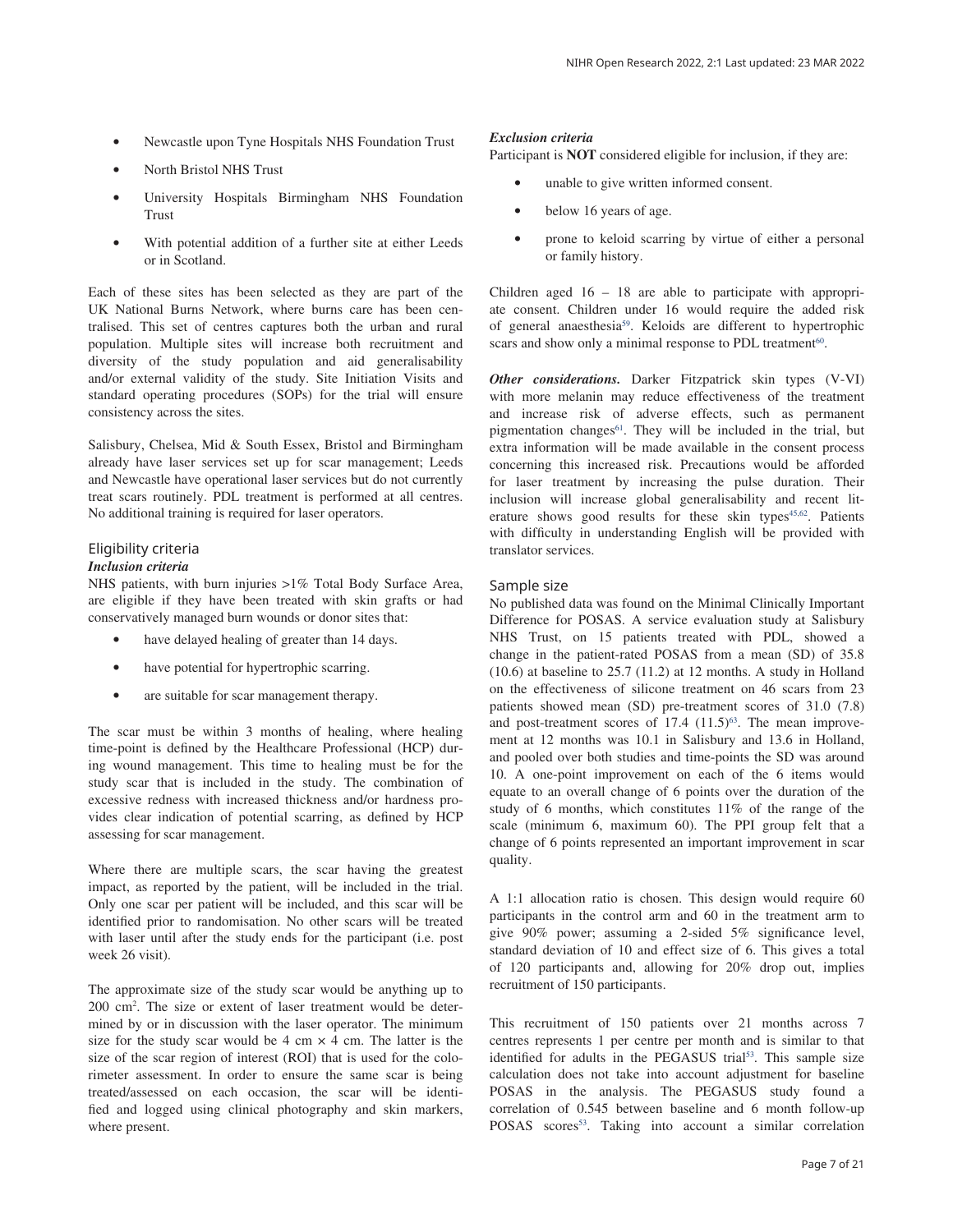in our study of 150 participants would imply that effect size of 5 (standardised effect size of 0.5) could be detected with 90% power.

The patient-rated POSAS has been chosen as the primary outcome in preference to the observer rated POSAS. The observerrated POSAS data, scaled similarly, collected in Salisbury and Holland gave a pooled SD of 6.7. For this secondary outcome measure, for which the rater would be blinded as to treatment allocation, the study will have over 99% power to detect a difference of 6 or more between trial arms.

#### Recruitment

The study will recruit study participants across 7 sites, with the support of Clinical Research Network (CRN) funded research nurses. The involvement of the CRN research nurses may vary from site to site. For example, a site where CRN research nurses are already screening, approaching and consenting burns patients are very likely to ask the research nurses to screen, approach and consent patients into this study too. A site that is not research active may ask for research nurse support for these activities. Or, alternatively, the PI for that site may feel that, because they see the patients anyway, it is easiest for the PI to screen, approach and consent. The authors acknowledge that there will be a mix of approaches.

Each recruit is allocated a unique code that pseudonymises their data. At each visit, the identification of the participant is verified.

*Recruitment feasibility.* An online feasibility survey conducted by the CI showed that each study centre treats 30 – 80 patients per year that are eligible for recruitment and fulfil the study criteria. Audits of scar clinic attendance for 2018 show the total possible participants (Table 1).

This amounts to approximately 621 potential recruits across 7 sites; and with additional sites, if recruitment rate is low, 790 potential recruits across the 9 sites during the 21 month recruitment period. This translates to a recruitment rate of 24% and 19%, respectively, to get the target of 150 recruits.

The uptake to this study, as well as a reduced dropout rate, is favourable for the following reasons:

- Participants are within an NHS pathway with no extra hospital visits required.
- Study design reduces participant burden by predominantly using outcome measures routinely collected.
- PDL treatment is quick and performed as an outpatient.
- PPI group suggested that patients are willing to try new treatment regimens to improve the scar.
- Participants in the control arm would still be offered an option of PDL treatment at the standard time-point of 6 months after randomisation. This would also apply to patients who do not opt into the study.

Recruitment will be reviewed by the Trial Management Group monthly meetings and Trial Steering Committee meetings at approximately 4, 8, 12 & 16 months into the recruitment phase. If recruitment numbers are low, the additional sites may be activated in a change to the protocol.

#### Allocation

*Sequence generation.* Allocation will be determined using a validated password-protected web-based system hosted by the UKCRC registered Clinical Trials Unit (ExeCTU). Randomisation ratio is 1:1 control to treatment and is stratified by study site. The system uses random permuted blocks of varying size, within strata with possible block sizes of 2, 4 or 6.

| Centre                        | Per annum | <b>Over recruitment period</b><br>(21 months) |
|-------------------------------|-----------|-----------------------------------------------|
| Salisbury (CI site)           | 30        | 52                                            |
| Chelsea & Westminster         | 50        | 88                                            |
| Leeds/Scotland                | 45        | 79                                            |
| Mid & South Essex             | 50        | 88                                            |
| Newcastle                     | 50        | 88                                            |
| UH Birmingham                 | 80        | 140                                           |
| North Bristol                 | 50        | 88                                            |
| <b>TOTAL</b>                  | 355       | 621                                           |
| Fast Grinstead                | 50        | 88                                            |
| <b>TOTAL</b> with added sites | 405       | 709                                           |

# **Table 1. Potential recruitment rates at each site in the trial.**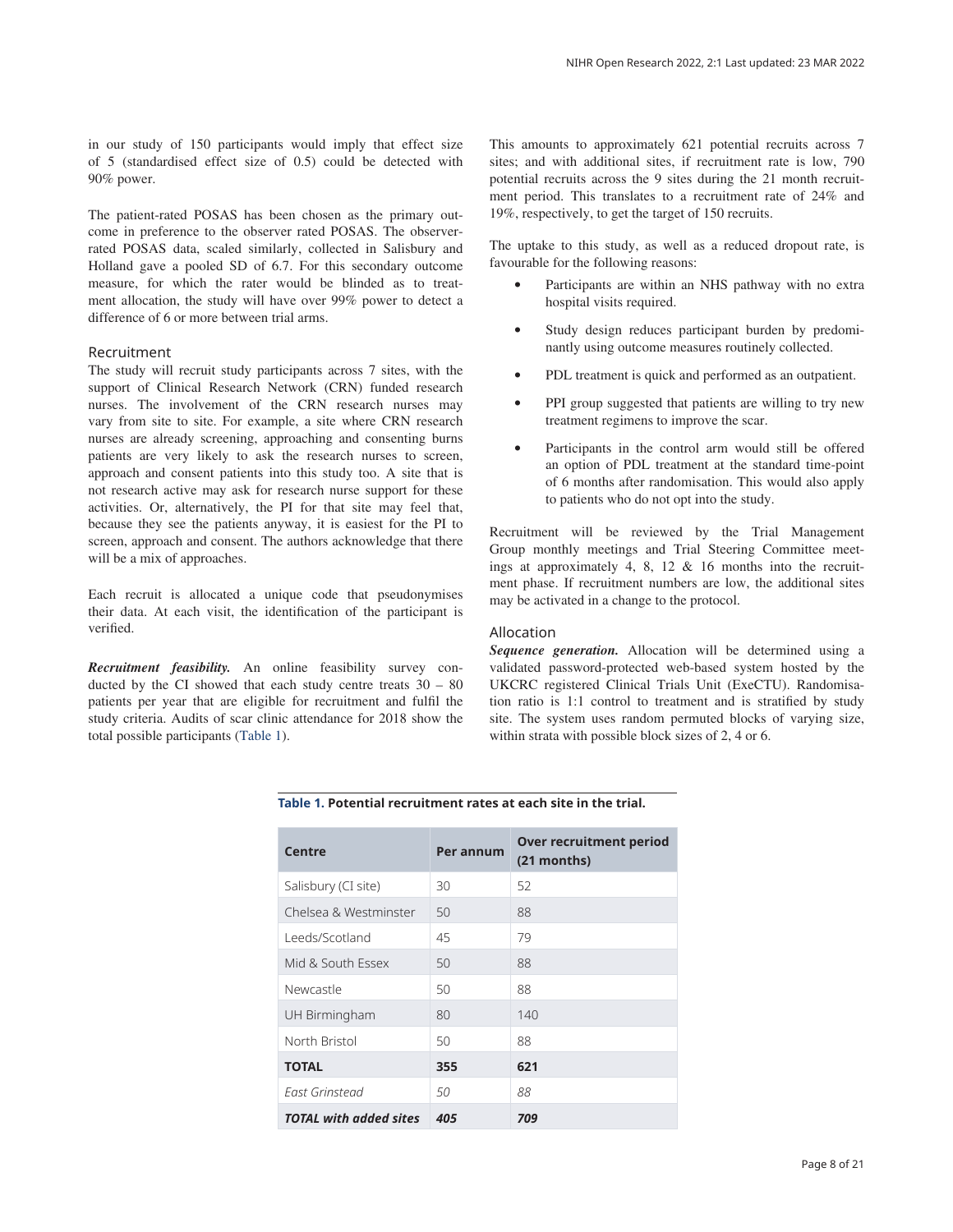<span id="page-8-0"></span>*Concealment mechanism.* At first visit, data required for randomisation is entered onto the system. Blinded personnel may enter data for randomisation as the allocation is not displayed on the screen and is only transmitted by e-mail to those specified. The treating healthcare professional will be informed of patient treatment allocation by the CTU via email to their @nhs. net account. The principal investigator at that site will be copied in to this email defining the allocation. Blinded personnel entering data will not receive this e-mail, but will be informed by the system that the randomisation has been successful and that the e-mail has been sent.

*Implementation.* Randomisation can be performed by all site staff as the result is not displayed to the person inputting the data. The site staff can randomise participants in any order. However, it is expected that it will be done sequentially in chronological order of participant recruitment. A screening log will be collected at site recording all participants that were either recruited or were screened, but were not deemed eligible and why. Details of screening fails will not be entered on the web-based system, but will be collated for the Consolidated Standards of Reporting Trials (CONSORT) Statement. The allocation list will be stored by CTU and access to this list will be managed so that it is not shared with those enrolling and assigning participants.

#### Participant timeline

Each participant attends the site for assessment at four study sessions and the primary end-point is at 6 months follow-up (Table 2).

*Baseline data.* Participant demographic data will be collected at baseline. Skin type will use the standard sixteen group classification of ethnicity currently used in the NHS; in addition to the Fitzpatrick scale. Age and sex will be collected. Additionally the following will be recorded: the depth of burn (superficial, superficial dermal (superficial partial), deep dermal (deep partial), full thickness or mixed); anatomical location; Total Burn Surface Area; aetiology of the burn injury; and time taken to heal for the wound selected for inclusion to the study. These data are all known to affect the likelihood of scarring.

#### Outcomes

*Primary outcome.* Scar Quality - Patient-rated Patient Observer Scar Assessment Scale (POSAS version 2) score at 6 months (mean change from baseline).

#### *Secondary outcome*

1. Scar Quality: Observer-rated (blinded to treatment allocation) POSAS score at 6 weeks, 12 weeks and 6 months

|                                                  | <b>STUDY PERIOD</b> |                   |                        |          |          |           |  |  |
|--------------------------------------------------|---------------------|-------------------|------------------------|----------|----------|-----------|--|--|
|                                                  | <b>Enrolment</b>    | <b>Allocation</b> | <b>Post-allocation</b> |          |          | Close-out |  |  |
| <b>TIMEPOINT</b>                                 | $-t1$               | $\mathbf{0}$      | 0 weeks                | 6 weeks  | 12 weeks | 26 weeks  |  |  |
| <b>ENROLMENT:</b>                                |                     |                   |                        |          |          |           |  |  |
| Eligibility screen                               | $\times$            |                   |                        |          |          |           |  |  |
| Informed consent                                 | $\times$            |                   |                        |          |          |           |  |  |
| Patient Demographics<br>& Burn History           | $\times$            |                   |                        |          |          |           |  |  |
| Allocation                                       |                     | $\times$          |                        |          |          |           |  |  |
| <b>INTERVENTIONS:</b>                            |                     |                   |                        |          |          |           |  |  |
| PDL(x) + Standard Care                           |                     |                   | X                      | X        | $\times$ |           |  |  |
| <b>Standard Care</b>                             |                     |                   |                        |          |          |           |  |  |
| <b>ASSESSMENTS:</b>                              |                     |                   |                        |          |          |           |  |  |
| <b>POSAS</b>                                     |                     |                   | $\times$               | $\times$ | $\times$ | $\times$  |  |  |
| CAR <sup>e</sup> & SF-12                         |                     |                   | $\times$               |          |          | $\times$  |  |  |
| <b>Colour Measurement</b>                        |                     |                   | $\times$               |          |          | $\times$  |  |  |
| Healthcare resource use                          |                     |                   | $\times$               |          |          | X         |  |  |
| Patient Perception Question                      |                     |                   |                        |          |          | $\times$  |  |  |
| Qualitative Interview<br>(selected participants) |                     |                   |                        |          |          | $\times$  |  |  |

#### **Table 2. Participant timeline over the course of the study.**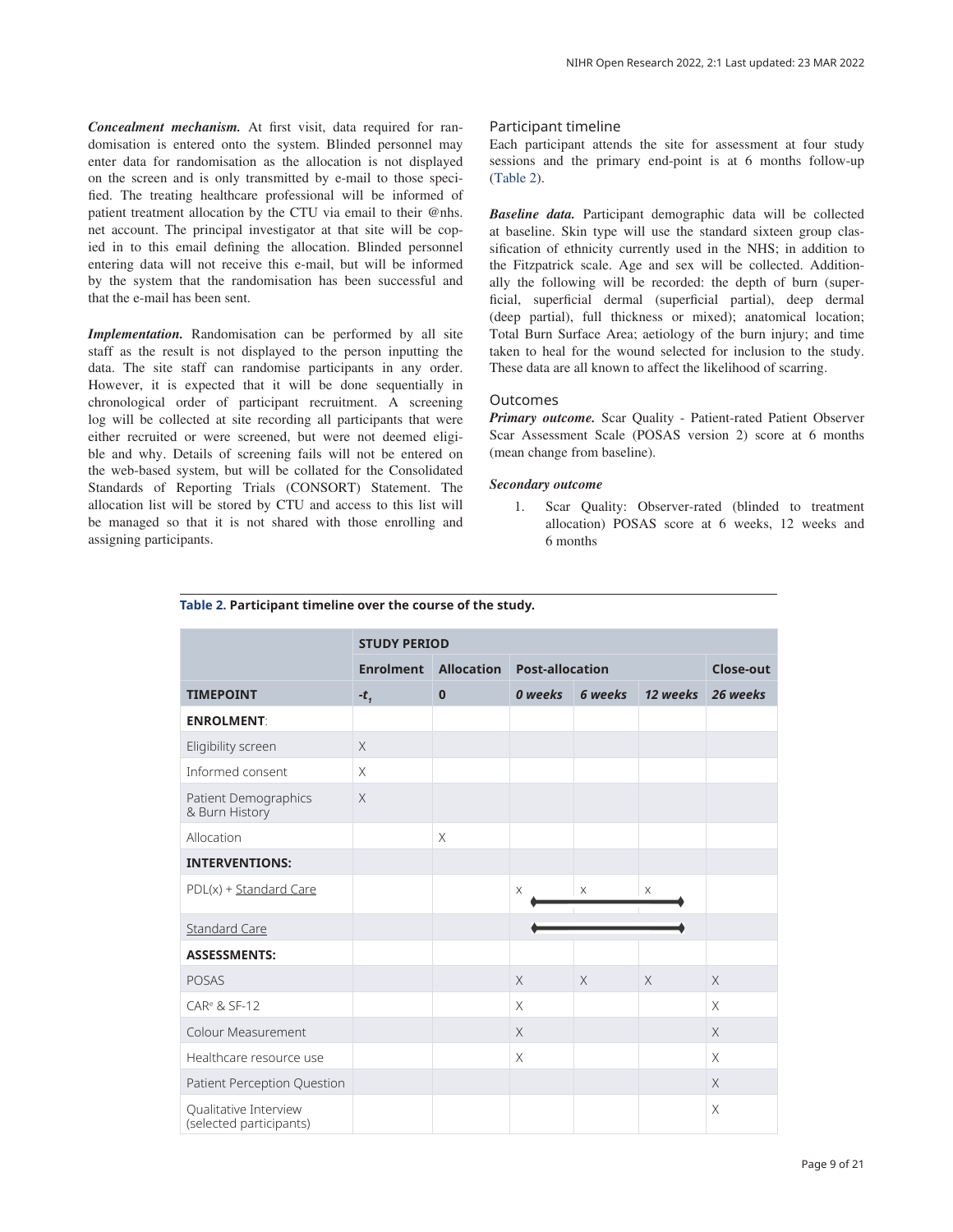Scar Quality: Patient-rated POSAS score at 6 weeks and 12 weeks

- 2. Quality of Life (QoL) CARe scale with 14 subscales
- 3. Incremental cost per Quality Adjusted Life Years (QALY) over 6 months – calculated using Short form Health Survey (SF-12)
- 4. Healthcare resource use over 6 month follow-up.
- 5. Scar Redness Erythema index (0-100) measured by Colorimeter (DSMIII ColorMeter, Cortex Technology, Denmark) at 6 months.
- 6. Patient's perception of change from baseline at 6 months - A 7-point scale question evaluates the overall improvement at the primary end-point, as judged by the participant.

*Outcome measures.* Scar quality and all measures and questionnaires assessed by the patient is for the study scar as a whole. Additionally, Observer POSAS will be performed for the study scar as a whole. Only the colorimeter measurement is carried out for the Scar ROI.

Burn scar quality is assessed using POSAS<sup>[64](#page-17-0)</sup>; the most com-monly used scar assessment scale<sup>[65](#page-17-0)</sup> and the only one including the patient's perception of the scarring. POSAS v2.0 has been shown to be a reliable and feasible tool for the evaluation of scars<sup>[66,67](#page-17-0)</sup>. It consists of two parts: a Patient Scale and an Observer Scale. Both scales contain six items that are scored numerically on a ten-step scale  $(1 - 10)$ . Each makes up a 'Total Score', which ranges from 6 – 60 where a higher score reflects reduced scar quality. The mean POSAS scores for scar quality at the primary endpoint of 6 months are compared between trial arms. A reduction in the POSAS score determines whether the proposed intervention improves the scar quality.

The impact on the scarring on the psychological well-being of the patient is assessed using the CARe scale<sup>68</sup>. The Adult Scale consists of 53 items which cover 14 individual scales; 12 of which fulfilled Rasch and traditional psychometric analyses. These will be analysed in accordance with guidance provided by the CARe team.

QoL is further assessed by SF-12 in order to calculate Quality Adjusted Life Years (QALY). The SF-12 is a multi-purpose short form version of the SF-36 and s a generic measure of health status. The SF-12 physical (PCS-12) is scored using norm-based methods. The scale is transformed to have a mean of 50 and standard deviation of 10.

The resource implications of PDL will be captured in two ways. Secondary care resource use (e.g. clinic visits, resource requirements for PDL delivery) will be collected using a pro forma within the trial case report form (CRF). Primary care resource use (e.g. GP visits) and additional personal expenditures (e.g. burn care products, travel) will be collected using a patient completed questionnaire. This will be based on

questionnaires used in previous clinical trials and adapted for the specific study requirements. Secondary care resource use is collected from routine clinic data. Wider costs, such as primary and social care resource use, are collected using direct patient self-reports. Patient-incurred costs are collected at baseline and follow-up.

As the proposed mechanism of PDL is the destruction of microvessels within the scar, an objective measurement of vascularity, or redness, is included. Scar colour is measured using the colorimeter (DSM III, Cortex, Denmark), which is a feasible tool that has been validated for the measurement of HBS<sup>69</sup>. It is important to measure the normal skin to account both for genetic differences between patients and environmentally-related changes in fixed pigmentation (e.g. tanning).

The patient's perception of change question may correlate any differences seen in scar quality against the overall opinion of the improvement seen by the patient and/or clinician at the primary end-point. It will use a 7-point scale from considerably worse to considerably better. The question is, "What do you think is the overall change to your scar?"

#### Data collection

*Blinding (masking).* Blinded assessments of observer-rated POSAS and colour measurement are performed by scar management HCPs prior to  $\pm$  laser treatment. The participants are instructed not to divulge their allocation to HCP to maintain blinding. This means that both the observer-rated POSAS and colour measurement are conducted by someone blinded to treatment allocation.

The patient-rated POSAS (primary outcome) and the relevant QoL questionnaires are completed by the participant. Although this assessment cannot be blinded, it was felt, as informed by the PPI group, that the participant's perspective should be paramount in this trial. It is accepted that this may bias the patient-rated POSAS result in that they will make their rating knowing to which treatment arm they had been allocated. However, blinded clinician-rated secondary outcomes are included. In addition, the data collection, statistical analysis and initial interpretation of the primary and secondary outcome results will be blinded.

*Harms.* The most serious adverse event in the use of a laser is retinal burn, which may lead to permanent blindness. All laser clinics/sites are subject to government guidelines. The Health and Safety at Work Act 1974 and the Management of Health and Safety at Work Regulations 1999 require the employer and employee to undertake reasonable and practical health and safety measures. This serves to minimise this risk though designation of a "Laser Controlled area", as defined by the Control of Artificial Optical Radiation at Work Regulations (AOR) 2010, performance of a risk assessment, publication of local rules and use of Personal Protective Equipment. There are no necessary regulatory approvals. All laser sites in the study have appropriate laser safety precautions in place, as determined by the local Laser Protection Advisors.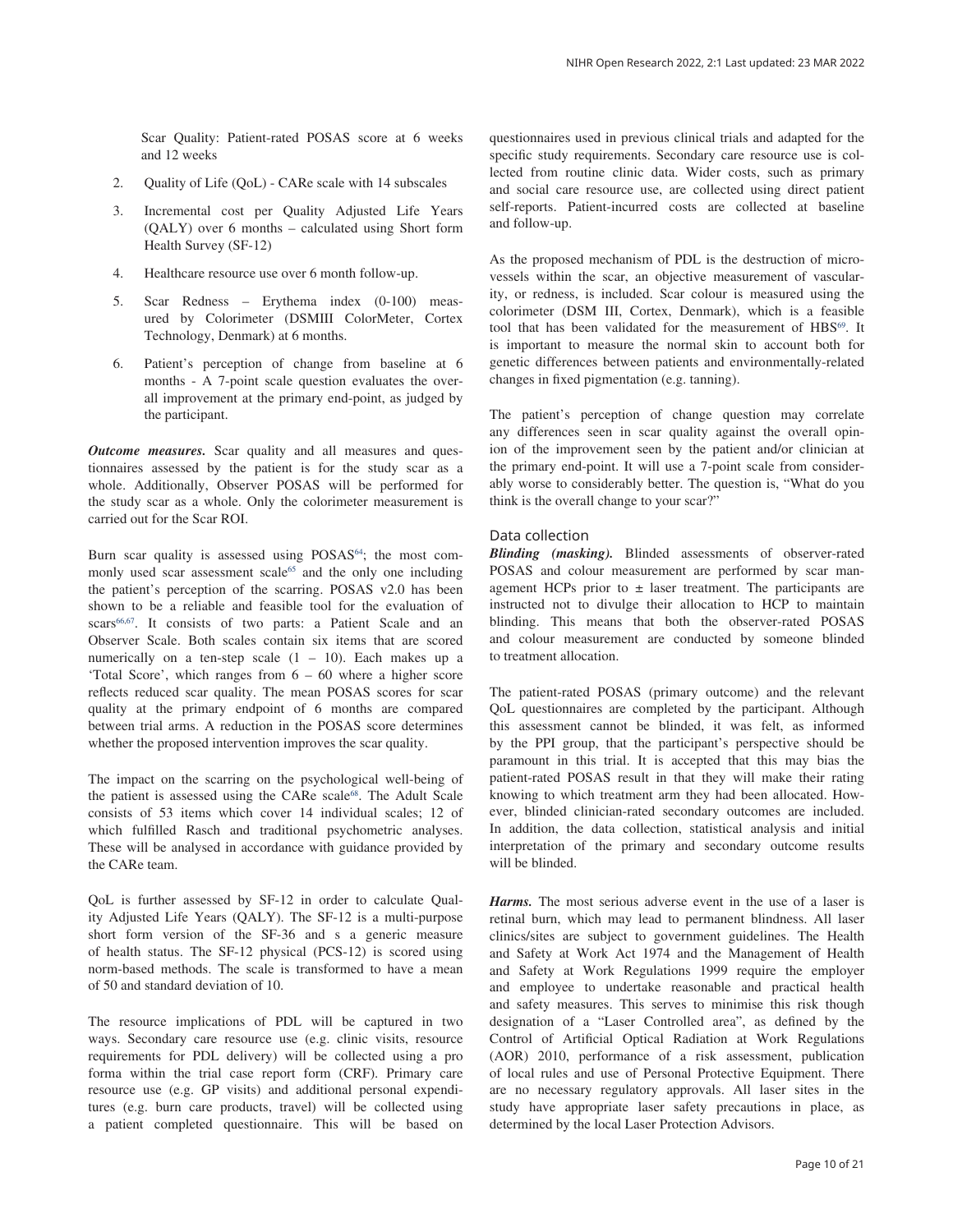The adverse events from PDL treatment include, but are not limited to:

- **Blisters**
- Scabbing
- Excessive oedema
- **Excessive pigmentation changes**
- **Excessive Pain**
- Worsening of the scar
- Other

The scar might be fragile at this early stage but blistering is unlikely. Redness and/or oedema are to be expected and usually resolve within  $7 - 10$  days. Changes in pigmentation are often caused by the burn injury and the subsequent scarring; hypopigmentation is often inevitable in burn scarring. Hyperpigmentation resolves or can be treated at a later stage using Q-switched lasers. There have been few documented occurrences of worsening of the scar using PDL.

#### *Data collection methods*

#### *Scar assessment*

At each assessment, the participant acclimatises for at least 20 minutes to allow blood flow and skin temperature to equilibrate. The participant remains seated for the duration of assessment. Where the participant has multiple, non-contiguous scars at different anatomical locations, the "worst" scar, as identified by the participant, is assessed and included in the study. It would be prudent to be mindful to avoid areas where they may be a future need for surgery such as areas where contractures are beginning to form.

Whichever treatment group the patient is assigned to, each time they return for assessment, **the same area of hypertrophic scarring must be assessed and treated.** This will be known as the 'Study Scar'. The 'Study Scar' is the scar that the patient, and the designated research team member at weeks 0 and 26, must assess and consider for all their visits. It is important that the participant is aware of this.

The 'Study Scar' and each ROI must be selected at the enrolment appointment. Firstly, the scar to be treated and assessed must be identified as a whole; this will be known as the 'Study Scar'. This will be chosen in agreement with the participant. Where the participant has multiple, non-contiguous scars at different anatomical locations, the 'Study Scar' is agreed and included in the study. It would be prudent to be mindful to avoid any area for the 'Study Scar' where they may be a future need for surgery such as areas where contractures are beginning to form. The 'Study Scar' can be up to about 200 cm<sup>2</sup> in size. This limit has been determined as the conventional total area of burn scar that would normally be treated by laser in one visit. Regardless of study group, the limit or guidance for size of 'Study Scar' area is the same.

Only part of this hypertrophic scar must then be selected as the 'Scar ROI'. This should be the part of the burn scar that is the *most problematic to the participant.* This is typically excessively red, thickened and firm to touch compared to normal, unburnt skin. An area 4 cm x 4 cm is the optimal size for selection. This will the scar region of interest or 'Scar ROI' and this is the area that will be used for the **ColorMeter measurements only**.

The 'Comparison ROI' is then identified. It should be an unburnt area of skin. This should be contralateral i.e. the corresponding area on the opposite side of the body. If that contralateral area is burnt also, then the most proximal area to the 'Scar ROI' should be identified. This is then drawn onto the 'Comparison ROI' map. Again, an (matching) area 4 cm x 4 cm is the optimal size.

Photographs are taken at initial assessment to identify the location of the scar and the assessment point. The investigator must be able to precisely relocate the previously measured site as this could be a source of error that could contribute the variability in scar measurements over time. Skin markers, where seen, are included in the image. A measurement sticker is positioned adjacent to the scar for scaling, and a colour wheel is placed in the frame for white balance. Both are integral to each photograph of the neighbouring scar. Photographs are repeated at each assessment.

POSAS is performed as detailed on the website [\(www.posas.](https://www.posas.nl/) [org\)](https://www.posas.nl/). The observer-rated POSAS is conducted by an HCP. The participant is asked to complete the patient POSAS.

Scar colour is measured using the colorimeter (DSM III, Cortex, Denmark). After calibration, measurements are performed 3 times on the area to be treated and 3 times on a representative adjacent, or symmetrically opposite area of normal skin and then averaged. The colorimeter is connected to a PC. The mean and standard deviation values of Erythema and Melanin are calculated in a spreadsheet (Excel) and these data are then transcribed to the Case Report Form.

The entire assessment takes 20 - 30 minutes. All data is sent to an encrypted folder on a password-protected Health and Social Care Network (HSCN - N3 networked) computer.

#### **QoL and economic evaluation**

The participant will then complete the CARe scale, SF-12 survey and healthcare resource use questionnaires. The CARe scale questionnaire and SF-12 health-related QoL outcome measure are administered at baseline and at 6 months $70$  and have been chosen due to its potential to capture the mental health impacts of burns scarring. Secondary care resource use is collected from routine clinic data. Wider costs, such as primary and social care resource use, are collected using direct patient self-reports. Patient-incurred costs are also collected at baseline and follow-up, as part of the qualitative interviews.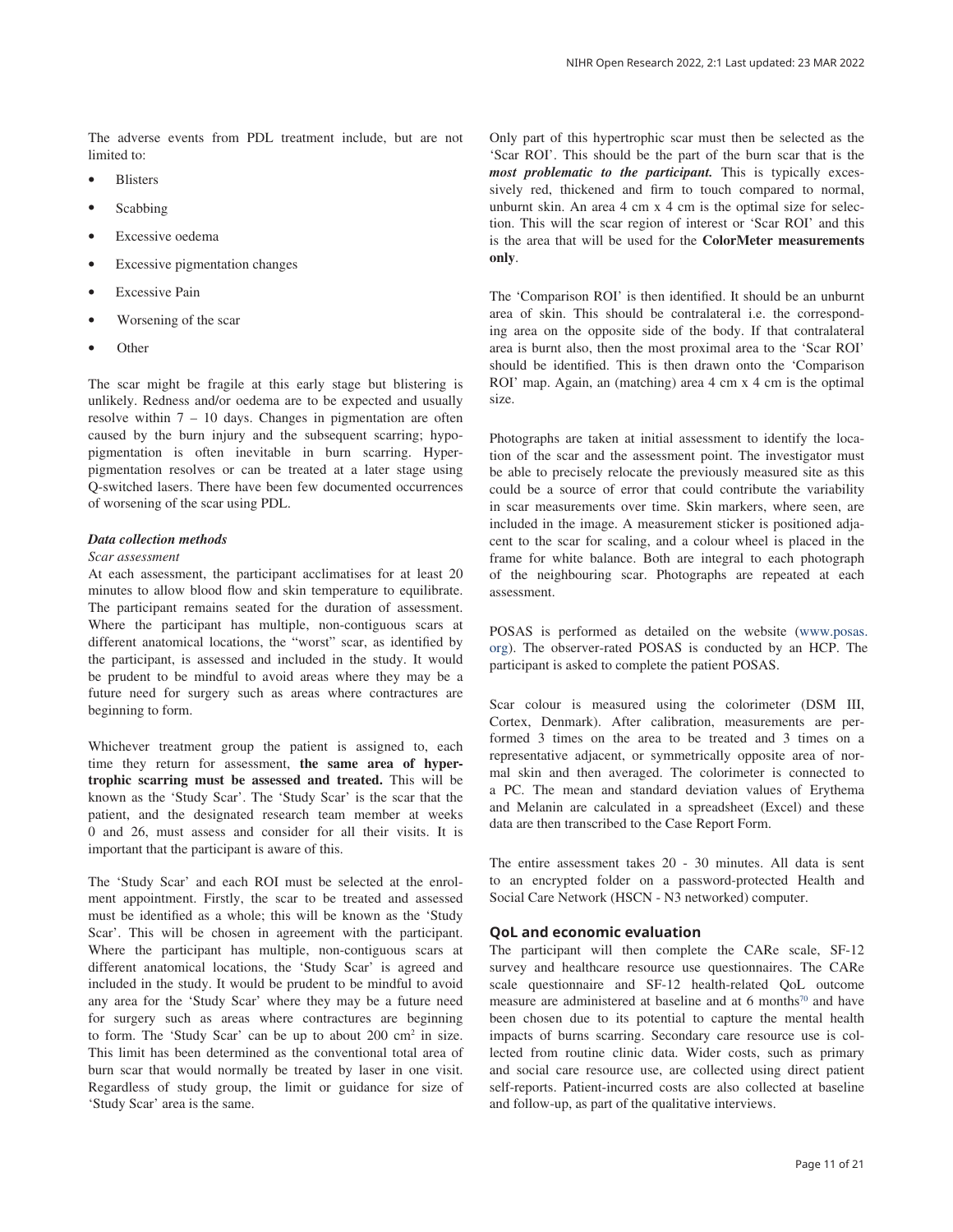#### **Qualitative interviews**

A sample of participants (n=20, 10 in each arm) receive a telephone interview conducted by a qualitative researcher at approximately 26 weeks. An approximately equivalent proportion is selected from each burn location classification variable; (1) head/neck, (2) torso or (3) limbs). A relative proportion of skin type  $V - VI$  will be included in this sample, as laser treatment for these participants may have limited effect.

This interview explores:

- Patient experience of treatment options.
- Social and psychological lifestyle implications.
- Expectations, mind-set, confidence, including the perceived views of carers, where appropriate.

Participants are invited to participate in one-to-one interviews as part of the questionnaires presented in the study. The interview selection strategy includes recruiting a broad range of individuals from different genders, ages, clinical sites and severity of the scarring. In addition, the interviews will also elicit Patient Reported Experience Measures (PREM) by capturing the participants' perceptions of their experience of the process of care.

Interviews are conducted using interview prompt sheets, preagreed with the Patient Advisory Group, to ensure consistency of the interview process. The interview commences with an open-ended introductory question "I am interested in hearing more about your recent experience of … (depending upon which treatment they are provided), please can you tell me about this". Following this there will be follow-up questions related to:

- 1) Study and treatment processes.
- 2)) Impacts of the treatment process and/or scarring on their daily life.
- 3)) Psychological and psychosocial implications of the scarring and/or treatment.
- 4)) Work or financial implications of the treatment process and/or scarring.
- 5)) Any aspect of their treatment/care that could have been different.
- 6)) Whether they would recommend this service to others and why.

Lastly the interview will conclude with another open-ended question:

*"Is there anything else you would like to tell me about the treatment you have received?"*

#### *Harms reporting procedures*

All adverse events should be reported to the CI. Depending on the nature of the event, the reporting procedures below should

be followed. Any questions concerning adverse event reporting should be directed to the CI in the first instance. Severity of the adverse event should be reported along with the potential causality. It should also be documented as to whether it represents an unexpected or anticipated event.

#### **Non serious AEs**

All such events, whether expected or not, should be recorded in the participant's notes.

#### **Serious AEs**

An SAE form should be completed and sent to the CI within 24 hours. However, relapse and death and hospitalisations for elective treatment of a pre‐existing condition do not need reporting as SAEs. All SAEs should be reported to the REC where, in the opinion of the Chief Investigator, the event was:

- a. 'related', i.e. resulted from the administration of any of the research procedures; and
- b. 'unexpected', i.e. an event that is not listed above (ELABS Harms) as an expected occurrence

Reports of related and unexpected SAEs should be submitted by the Sponsor within 15 days of the Chief Investigator becoming aware of the event, using the NRES SAE form for non‐IMP studies. Local investigators should report any SAEs as required by the National Research Ethics Committee and/or local Research & Development Office. All SAE's and AE's will be reported to TSC. AE reports will be sent out to all PIs following each TSC meeting. Receipt of these reports will be signed for in local Trial File.

#### Retention

All attempts will be made to collect all outcome measures on all participants, regardless of whether they adhered to their treatment. Outcome measures are collected at clinic appointments that form part of their usual care and so it is anticipated that retention will be good. The study design has allowed for up to 20% of participants not to supply data within the sample size considerations.

If a participant does not attend their clinic appointment, this will be rearranged within the next couple of weeks. If this does not happen, attempts will be made to collect those outcome measures that can be collected by phone, prioritising the collection of the primary outcome. If it is not possible to collect data then, where possible, the reason why will be recorded to help with populating the CONSORT flow chart.

Participants in the laser arm of the trial will receive three treatment sessions. A record of attendance at treatment sessions will be kept, and whether they actually received the treatment. If they didn't receive treatment, the reason why will be recorded, where available.

In consideration of the current COVID crisis, further consideration is made as to the conduct of the study. The primary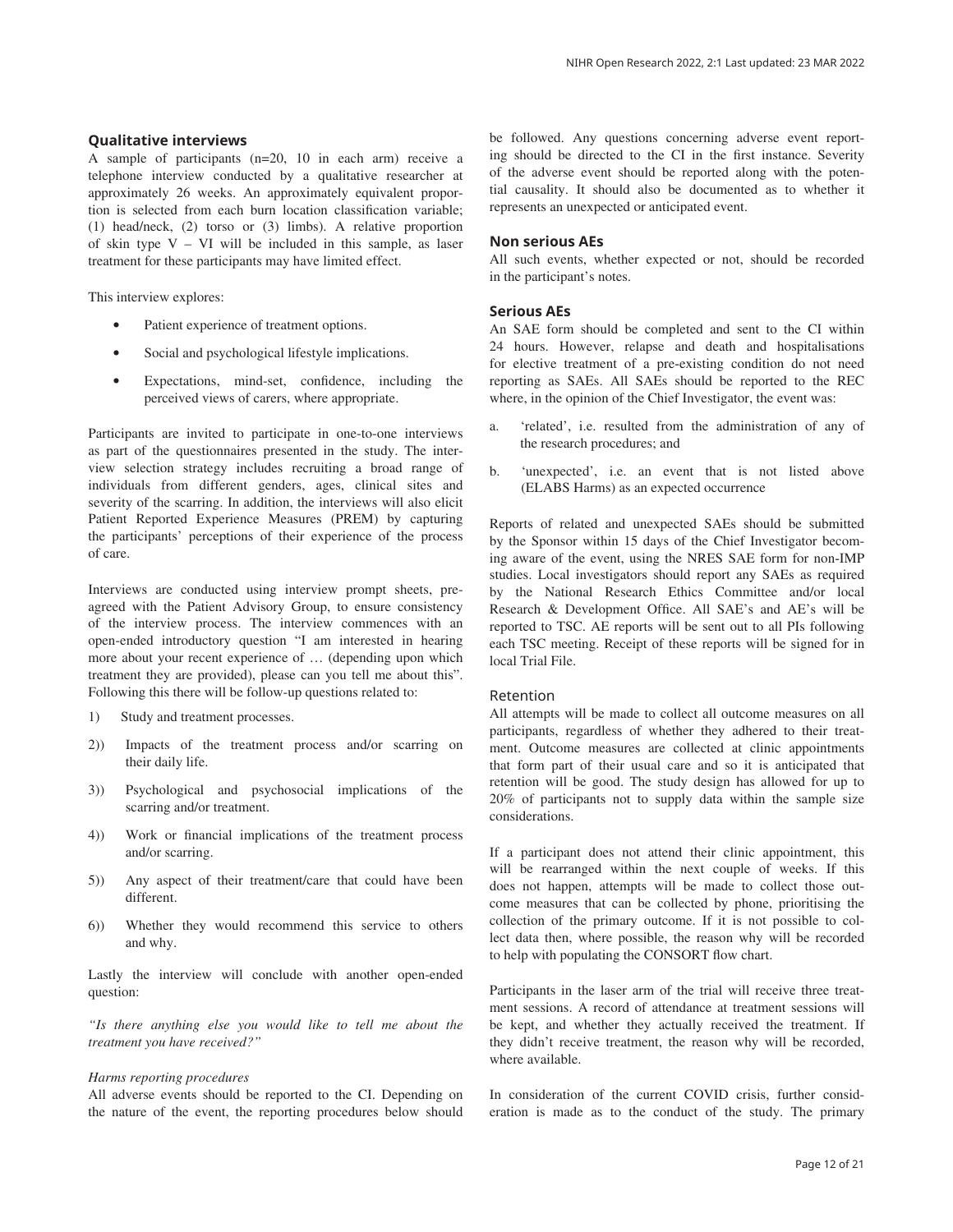outcome of patient-rated POSAS can be obtained over the phone when the patient is unable to attend. The observer-rated POSAS can be performed using photos; though this is less reliable particularly for evaluation of thickness and pliability. Patient photographs are also not generally of a sufficient standard. Similarly, the healthcare resource data, patient perception question and qualitative interview can be performed by telephone. Most standard care treatments can be managed remotely, whereas the laser treatment and colour measurement would require the attendance of the patient.

#### Data management

The data collection tool for this study will be paper CRFs. Data will be entered directly onto the CRFs and considered a source document. The data collection may be conducted by the CRN nurses, the PIs or the HCP involved in the scar assessment. There may be variation between sites, and this will be detailed in the SOPs for each site.

The recruitment sites will store all original signed informed consent forms (model consent form in the *Extended data*[71](#page-17-0)). All data will be entered electronically onto a database by the Trial Coordinator at the sponsor site or at the participating site where the data originated. This database (REDCap Cloud) is managed by the CTU. Original study forms will be entered and kept on file at the participating site. Copies of 10% of completed forms will be sent by post to the trial coordinator in batches for checking. The CTU will produce reports on data completeness, flag issues and supervise the Trial Coordinator.

All data is recorded and kept in project file for quality control and will be monitored by the sponsor through the Trial Coordinator. Personal data, as defined by General Data Protection Regulation, is not disclosed without written consent. All personal information is kept for the duration of the study and archiving period, after which it will be destroyed. Data archiving costs are included.

# Data Monitoring *Formal committees*

# *Trial Steering Committee*

TSC provides overall supervision for, and regular, impartial oversight of, the study. TSC meetings are scheduled to follow shortly after DM(E)C meetings so that reports from that group are considered if appropriate. TSC meets at 2 months to approve the final protocol, 12 months to review study processes and recruitment, 24 months to approve the statistical analysis plan and 33 months to discuss results and dissemination. At 12 months (9 months into the recruitment phase), TSC review study progress and recommend whether to continue based on likelihood of achieving the recruitment target within timescale. The TSC will compose of an independent Chair, a patient representative, a statistician, a scientist with laser expertise, a clinician with scar and laser expertise and a sponsor representative. Minutes of meetings should be retained in the study master file.

#### *Data Monitoring (and Ethics) Committee (DM(E)C)*

The DM(E)C will monitor the study and make recommendations to the Trial Steering Committee (TSC). The main consideration is the safety, rights and well-being of the trial participants. The DM(E)C establish their terms of reference at their first meeting. Their main roles are to assess any unexpected adverse effects in the trial and consider new evidence on the safety and effectiveness of laser treatment. General issues such as conduct of the research, compliance to the protocol, recruitment rates, and the data integrity/quality will be discussed. They will also consider any reasons to stop or modify the trial. The DMEC will comprise of two statisticians with experience in study design. Minutes of meetings are retained in the study master file.

#### Interventions

*Pulsed Dye Laser (treatment arm).* There are two models of PDL from different manufacturers; Cynergy (Cynosure, Westford, MA, USA) and the Vbeam (Syneron Candela, USA). The settings to be used are:

- 10 mm, spot size
- 0.5 ms, pulse duration
- $5 9$  J cm<sup>-2</sup>, energy fluence
- Approx. 10% overlap
- Single pass

Laser treatment follows assessment and is performed by a trained laser operator. Where multiple scars are present, the laser operator treats the study scar. Other non-contiguous scars may be treated within the limit of total treated area deemed suitable. The energy is selected to produce a degree of purpura during treatment without the presence of skin blanching. The skin response is instantaneous and should be dark purple to black. Blanching (or whitening) in the treatment area suggests over-treatment and is to be avoided. If the operator is unsure, a pause of up to a couple of minutes can be adopted to verify the skin response. Once the desired response is observed, the operator should treat the entire trial scar.

Skin cooling is administered during the treatment. Almost all patients cope with the pain without any anaesthesia; neither topical nor local. The PPI group agreed that pain, though sensate, is not an issue. If necessary, topical anaesthesia is offered and recorded, if used. This provides comfort for the participant and minimises collateral damage. Post-treatment photographs are taken after treatment. Cool Aloe Vera gel may be offered to the participant to apply to the treated area after treatment and its application will be recorded. This may help to soothe any discomfort and reduce the residual heat. The treated areas do not require dressing and after-care information is provided. The patient is advised to avoid perfumed cosmetics, any abrasive drying, tight-fitting clothes, and any strenuous exercise or swimming in chlorinated water for 72 hours. This will include the use of any pressure garments.

At subsequent visits, the participants are asked to report on any adverse effects of the treatment. The previous settings should be used to start the treatment but the operator may increase the energy in 0.5 Jcm<sup>-2</sup> steps until a similar response to the previous visit is achieved. All laser settings are recorded for each visit.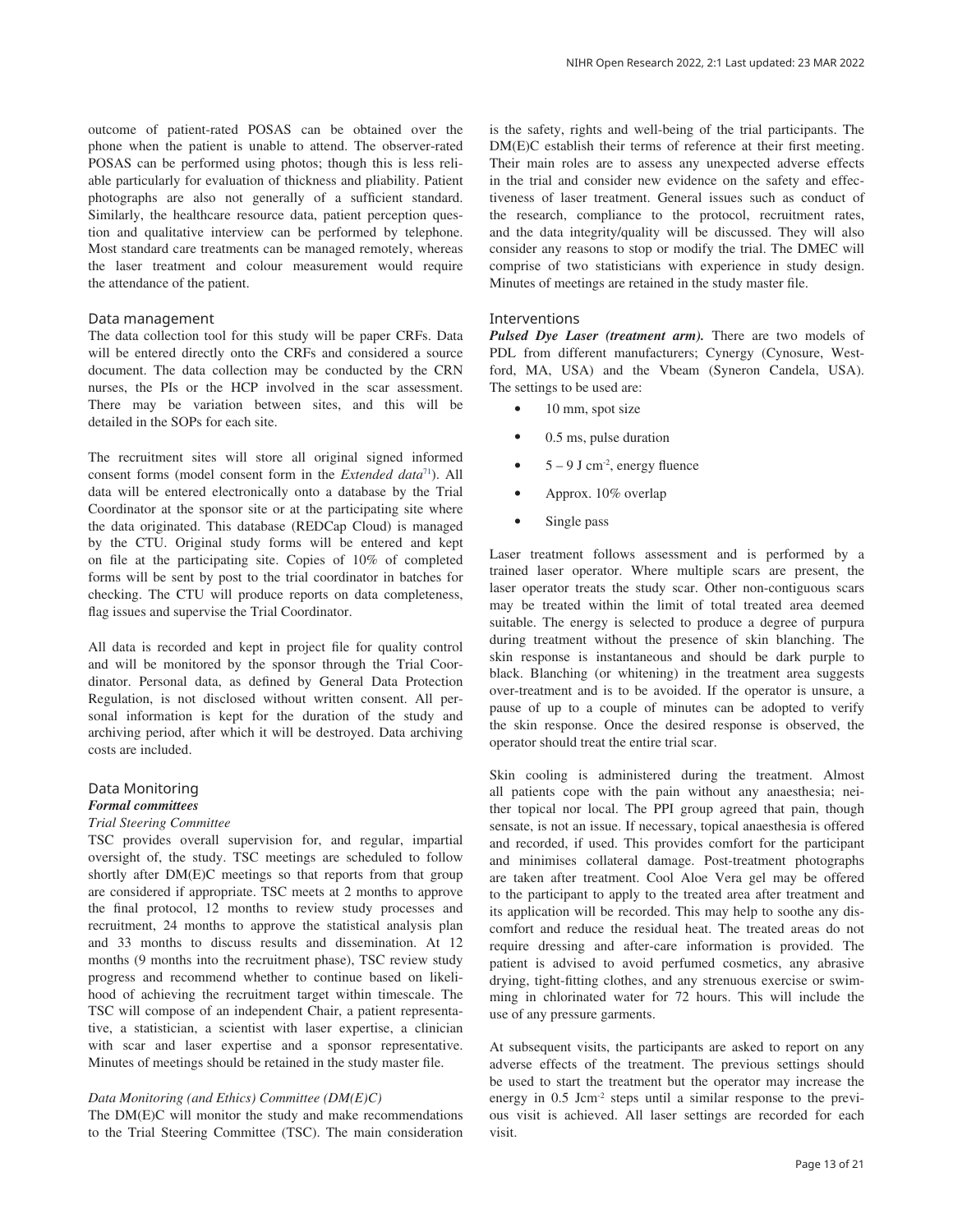*Standard care (control arm).* Both arms of the trial will be given standard care. The choice of standard care for this trial includes; moisturisation and massage up to  $2 - 3$  times per day (as directed by the HCP; where maintenance of hydration is required)  $\pm$  silicone gel treatment  $\pm$  pressure garments, dependent upon scar maturation.

The control arm receives standard care only. The treatment arm receives a course of three PDL treatments at intervals of 6 weeks, in addition to standard care treatment, as detailed in [Table 2](#page-8-0). All follow-ups allow  $\pm$  1 week to allow for clinic administration.

The following treatments are not permitted for the study scar only and will mean that the participant is withdrawn from the study: Fractional ablative laser, micro-needling, scar revision and/or grafting.

#### Statistical methods

*POSAS (Version 2).* Participants are analysed in trial arm they were initially randomised to regardless of whether treatment was completed (intention-to-treat analysis). Significance tests are 2-sided at the 5% level. Patient component of the POSAS scale at 6 months is the primary outcome measure. In the main analysis, mean POSAS scores at 6 months is compared between trial arms using multiple regression with treatment arm, study site (a design variable) and burn location (a stratification variable coded as (1) head/neck, (2) torso or (3) limbs) as factors and baseline patient POSAS and current age as co-variates. A similar approach will be used for secondary outcome analyses.

For the primary outcome, additional analysis will:

- 1. consider patient POSAS over all 4 time points (baseline, 6 week, 12 week and 6 months) using a multi-level/mixed model.
- 2. use multiple imputation to assess the impact of missing data.
- 3. conduct per-protocol and Complier-Average Causal Effect (CACE) analyses based on completion of the 3 laser sessions.

Prior to the completion of data collection, a detailed statistical analysis plan will be developed and signed off by the CI and TSC.

#### *Additional analyses*

A similar approach will be used for secondary outcome analyses.

#### *Colour analysis*

The difference in measured value E (erythema) between the tested and normal area is used as the outcome measure<sup>72</sup>. A reduction in redness value will indicate an improvement to the scar; a surrogate of inflammation. This value can be correlated against the POSAS for colour or redness.

#### *Economic analysis*

There is paucity of economic evidence for burn scar treatment. A within-trial economic evaluation is conducted to assess the cost-effectiveness of PDL. The primary analysis is cost-utility analysis from NHS and Personal Social Services perspective. An incremental analysis will compare the differences in costs and Quality Adjusted Life Years (QALY) between SoC and PDL. An exploratory analysis using a societal perspective is performed to capture broader impacts of burns treatment. The SF-6D algorithm is applied to calculate QALY gained<sup>73</sup>. The economic evaluation follows best-practice guidelines.

#### *Qualitative analysis*

Individual interviews are audio-recorded and then transcribed verbatim. These anonymised transcripts are analysed thematically using the Braun and Clarke process of thematic analysis<sup>74</sup>. The analysis is inductive; grounded in the participants' experiences. The process includes familiarising oneself with the data through repeated reading, searching for meanings and patterns within each focus group/interviews by the qualitative researcher. This leads to the identification of initial codes within each of the interviews, and initial themes from reviewing the codes across the whole data set. Following this, a review of themes leads to the finalisation of the qualitative themes. These are shared and explored across the research team and Patient Advisory Group to ensure both cognisance with the raw data and credibility of the analysis process.

*Analysis population and missing data.* The main analysis will analyse participants in the group to which they were randomised, regardless of the treatment they actually received. No imputation of missing data will be used for the main analyses, but multiple imputation of missing data will be conducted in additional analyses for the primary outcome. Further details of the approach to be used will be described in a detailed statistical analysis plan

#### Ancillary and post-trial care

This is an NHS-sponsored research trial. If an individual suffers negligent harm as a result of participating in the trial, NHS indemnity covers NHS staff and those people responsible for conducting the trial who have honorary contracts with the relevant NHS Trust. In the case of non-negligent harm, the NHS is unable to agree in advance to pay compensation, but an ex-gratia payment may be considered in the event of a claim. Any harm to participants arising from the design or management of the research is covered by the NHS Litigation Authority. There are no arrangements for the Sponsor to pay compensation in the event of harm to research participants where no legal liability arises.

#### **Dissemination**

The full study protocol will be published in NIHR Open Research. Results from this study will be disseminated to HCPs through both publications in the journal *Burns* and presentations at British Burns Association (BBA), European Burns Association (EBA) and/or International Society of Burn Injury (ISBI) annual meetings. The main publication will be submitted to *Burns Open* and this is costed in the budget. The main publication will be authored by the Trial Management Group, which consists of the co-applicants and principal investigators. The qualitative component of the RCT is published within a high impact journal such as *BMC (Open)*. The participant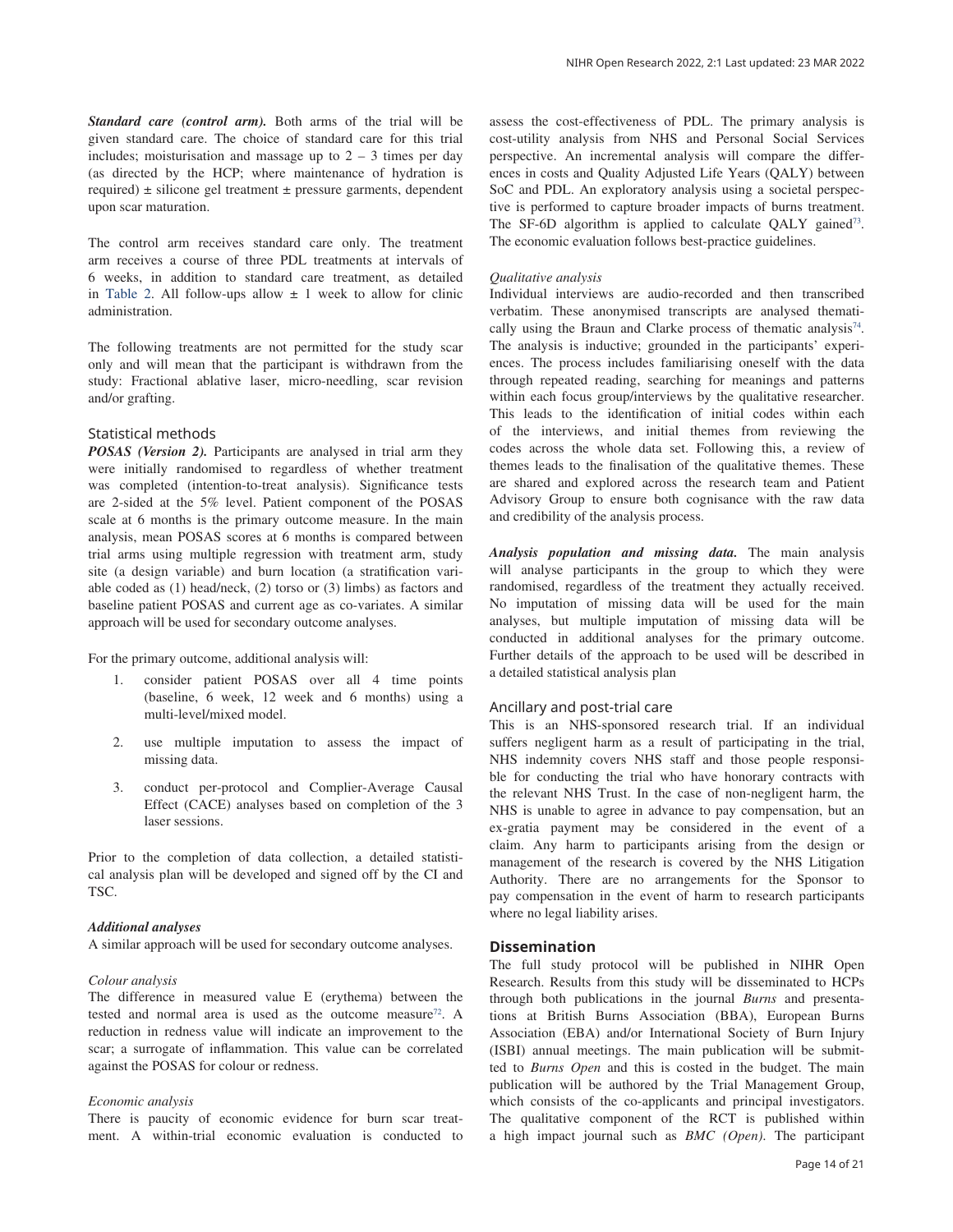level dataset and statistical code will be archived on the BU data repository BORDaR ([https://bordar.bournemouth.ac.uk/\)](https://bordar.bournemouth.ac.uk/)

If the study proves effectiveness of PDL, it could underpin the evidence for NICE guidelines of PDL burn scar treatment; if ineffective, the provision of PDL in the NHS may be revised. The evidence should improve how healthcare is delivered in line with the RfPB statement. The outcome of this study may be generalised for hypertrophic scars from surgery or other trauma.

The treatment protocol will be shared across the UK burns community through the Burns Operational Delivery Networks. Key study findings are relayed to burn scar participants and the wider patient group through lay summaries for burns support forums/websites, such as Dan's Fund and TalkHealth. Details of the Patient and Public Involvement process and how this has shaped the study are submitted to a journal such as *Research Involvement and Engagement*.

## **Study status**

As of November 2021, the study is in final set-up stage for some sites and recruitment stage is imminent. The study database has been written on REDCap and is ready for use.

#### **Roles and responsibilities**

**Chief Investigator:** Dr Mark Brewin

#### **Co-applicants**

- Position to be filled (Statistician, Bournemouth University Clinical Research Unit, BUCRU)
- Dr Sharon Docherty (Statistician, BUCRU)
- Dr Vanessa Heaslip (Associate Professor, Department of Nursing Science, Bournemouth University)
- Dr Katie Breheny (Health Economist, University of Bristol)
- Dr Shelley Rhodes (Senior Trial Manager, Exeter CTU, University of Exeter)
- Mr Jonathon Pleat (Consultant Burns Plastics Surgeon, North Bristol NHS Trust)
- Kate Attrill (Senior Physiotherapist, Chelsea and Westminster Hospital NHS Foundation Trust)
- Tara Mack (Surgical Care Practitioner/Laser lead, Mid and South Essex NHS Foundation Trust)

#### **Contributorship**

MB conceived of the trial. Professor Pete Thomas (Retired, BUCRU), MB, SD, VH, KB & JP initiated the trial design. VH, SR and SD provided statistical expertise in clinical trial design and are conducting both the primary statistical and qualitative analysis. SR is the senior trial manager at the Clinical Trials Unit (CTU) and is involved in data management, randomisation and project oversight. KB is the health economist for the trial. KA is a research therapist and TM is a research nurse. All authors contributed to refinement of the trial protocol and approved the final manuscript.

#### **Sponsor contact information**

Trial Sponsor: Salisbury NHS Foundation Trust

Contact Name: Dr Stef Scott

Address: R&D Office, Salisbury District Hospital, Odstock Road, Salisbury, Wiltshire, SP2 8BJ

Tel: (01722) 425027

Email: stef.scott1@ nhs.net

#### **Trial Coordination Centre**

For general queries, supply of trial documentation, and collection of data, please contact:

Trial Coordinator: Ruth Fennelly

Address: R&D Office, Salisbury NHS Foundation Trust, Odstock Road, Salisbury, Wiltshire, SP2 8BJ

Tel: 07570 221971

Email: sft.elabs@nhs.net

#### **Sponsor and funder**

This funding source had no role in the design of this trial and will not have any role during its execution, analyses, interpretation of the data, or decision to submit results.

- Sponsor services provide would include:
- Supporting site set  $up$  site files, delegation logs etc.
- Support/advice with regulatory approvals including completion of forms (REC, Statement of Activities, amendments)
- Support with development of SIV training material (e.g. admin & site file maintenance)
- Support appointing  $&$  training trial coordinator
- Ensuring trial close down and archiving happens in a timely manner

#### **Chief Investigator:** Dr Mark Brewin

- Design and conduct of ELABS trial
- Preparation of protocol and revisions
- Preparation of patient information sheets (PIS) and CRFs (Case Report Forms)
- Site Initiation visits (SIV)
- Trial registrations (ISRCTN & IRAS)
- Organising steering committee meetings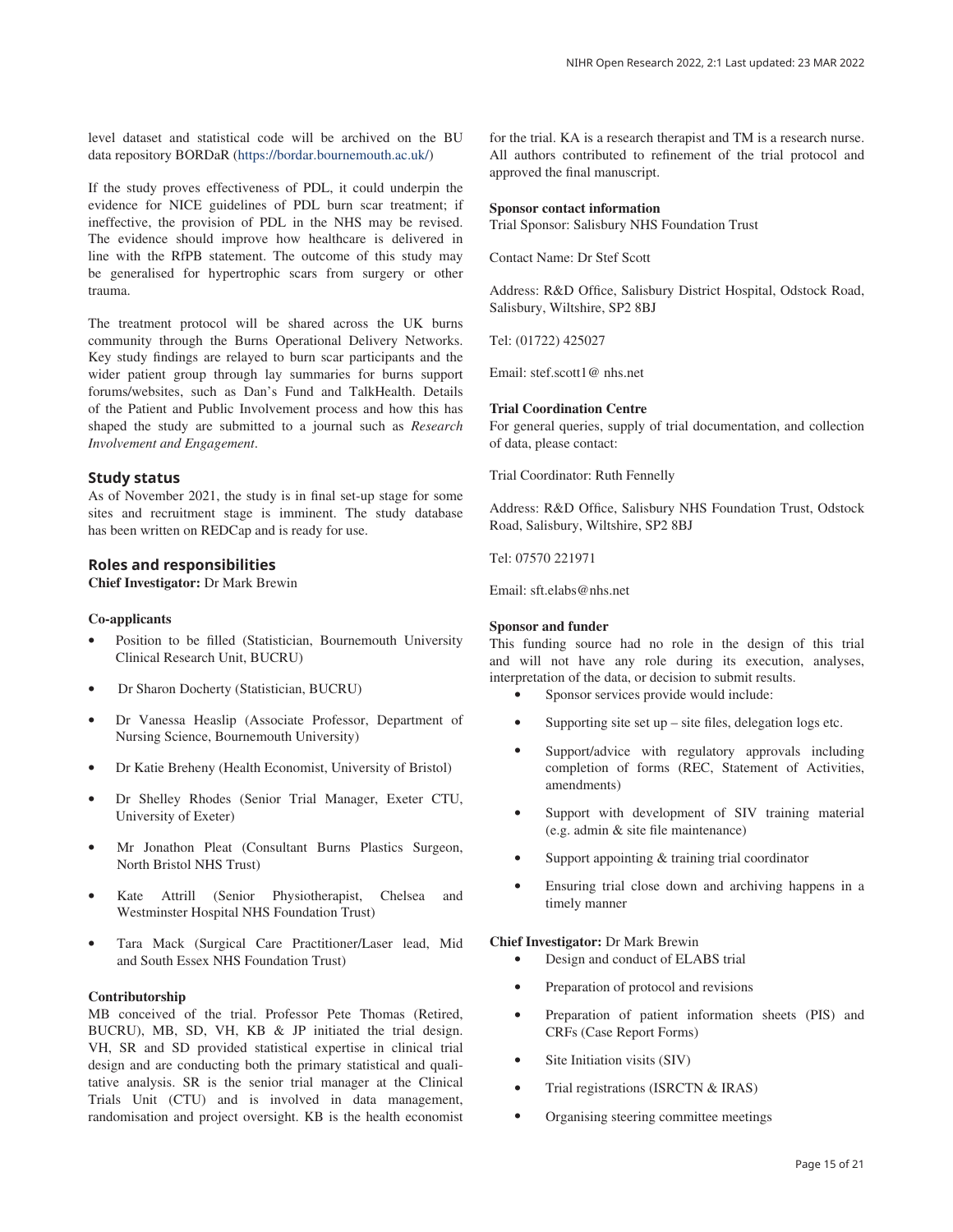- <span id="page-15-0"></span>• Chair and organise PMG (Project Management Group)
- Publication of trial reports

# **Committees**

# **Project Management Group (PMG)**

Membership: All co-applicants; and PIs by invitation or agreement. CI will chair the PMG.

- Prepare and discuss material for Patient Advisory Group
- All lead investigators and co-applicants will be PMG members.
- Discuss recruitment rates and project time-points
- Discuss and develop patient and public involvement (PPI) input via PPI lead
- Reviewing progress of trial and if necessary agreeing changes to the protocol to facilitate the smooth running of the trial.
- Liaise with Exeter CTU team and Trial Coordinator for data management
- Discuss issues/concerns
- Discuss and review statistical analysis plan and health economics plan
- Discuss and review publication/ dissemination plan

## **Trial Steering Committee (TSC)**

Baljit Dheansa (Chair), Chris Bonney (Patient representative), Lizzi Pitt (Statistician), Thomas Lister (Scientist with laser expertise), Ioannis Goutos (Clinician for laser adverse events), Sponsor representative

TSC Responsibilities:

- Agreement of final protocol
- Review study processes and recruitment
- Trial Monitoring
- Data Integrity & Patient Safety
- Approve statistical analysis plan
- Discuss results and dissemination
- Auditing trial conduct

#### **Data Monitoring (and Ethics) Committee (DM(E)C)**

- Assessment of any unexpected adverse effects in the trial
- Consideration of new evidence on the safety and effectiveness of laser treatment. Discussion of General issues such as data integrity and participant complaints/withdrawals.

# **Data availability**

#### Underlying data

No data are associated with this article.

#### Extended data

Figshare: ELABS Consent Form, [https://doi.org/10.6084/](https://doi.org/10.6084/m9.figshare.16940188) [m9.figshare.16940188](https://doi.org/10.6084/m9.figshare.16940188)71.

## Reporting guidelines

Figshare: SPIRIT checklist for 'Early Laser for Burn Scars (ELABS): protocol for a multi-centre randomised, controlled trial of both the effectiveness and cost-effectiveness of the treatment of hypertrophic burn scars with Pulsed Dye Laser and standard care compared to standard care alone', <https://doi.org/10.6084/m9.figshare.16940179.v1>[75.](#page-17-0)

Data are available under the terms of the [Creative Commons](http://creativecommons.org/publicdomain/zero/1.0/)  [Zero "No rights reserved" data waiver](http://creativecommons.org/publicdomain/zero/1.0/) (CC0 1.0 Public domain dedication).

## Acknowledgements

Co-applicants Tara Mack (Mid & South Essex) and Kate Attrill (Chelsea & Westminster) are acknowledged for their work on the study in recruiting and treating participants at their sites.

#### **References**

1. Brusselaers N, Hoste EAJ, Monstrey S, *et al.*: **Outcome and changes over time in survival following severe burns from 1985 to 2004.** *Intensive Care Med.* 2005; **31**(12): 1648–1653.

**[PubMed Abstract](http://www.ncbi.nlm.nih.gov/pubmed/16220315)** | **[Publisher Full Text](http://dx.doi.org/10.1007/s00134-005-2819-6)**

- 2. Deitch E, Wheelan T, Rose M, *et al.*: **Hypertrophic burn scars: analysis of variables.** *J Trauma.* 1983; **23**(10): 895–8. **[PubMed Abstract](http://www.ncbi.nlm.nih.gov/pubmed/6632013)**
- 3. Wallace HJ, Fear MW, Crowe MM, *et al.*: **Identification of factors predicting scar outcome after burn injury in children: a prospective case-control study.** *Burns Trauma.* 2017; **5**(1): 19. **[PubMed Abstract](http://www.ncbi.nlm.nih.gov/pubmed/28680887)** | **[Publisher Full Text](http://dx.doi.org/10.1186/s41038-017-0084-x)** | **[Free Full Text](http://www.ncbi.nlm.nih.gov/pmc/articles/5494810)**

4. Herndon DN, Barrow RE, Rutan RL, *et al.*: **A comparison of conservative** 

**versus early excision. Therapies in severely burned patients.** *Ann Surg.* 1989; **209**(5): 547–552; discussion 552–3. **[PubMed Abstract](http://www.ncbi.nlm.nih.gov/pubmed/2650643)** | **[Publisher Full Text](http://dx.doi.org/10.1097/00000658-198905000-00006)** | **[Free Full Text](http://www.ncbi.nlm.nih.gov/pmc/articles/1494069)**

- 5. Cubison TCS, Pape SA, Parkhouse N: **Evidence for the link between healing time and the development of hypertrophic scars (HTS) in paediatric burns due to scald injury.** *Burns.* 2006; **32**(8): 992–999. **[PubMed Abstract](http://www.ncbi.nlm.nih.gov/pubmed/16901651)** | **[Publisher Full Text](http://dx.doi.org/10.1016/j.burns.2006.02.007)**
- 6. Lawrence JW, Mason ST, Schomer K, *et al.*: **Epidemiology and impact of scarring after burn injury: a systematic review of the literature.** *J Burn Care Res.* 2012; **33**(1): 136–146. **[PubMed Abstract](http://www.ncbi.nlm.nih.gov/pubmed/22138807)** | **[Publisher Full Text](http://dx.doi.org/10.1097/BCR.0b013e3182374452)**
- 7. Bock O, Schmid-Ott G, Malewski P, *et al.*: **Quality of life of patients with**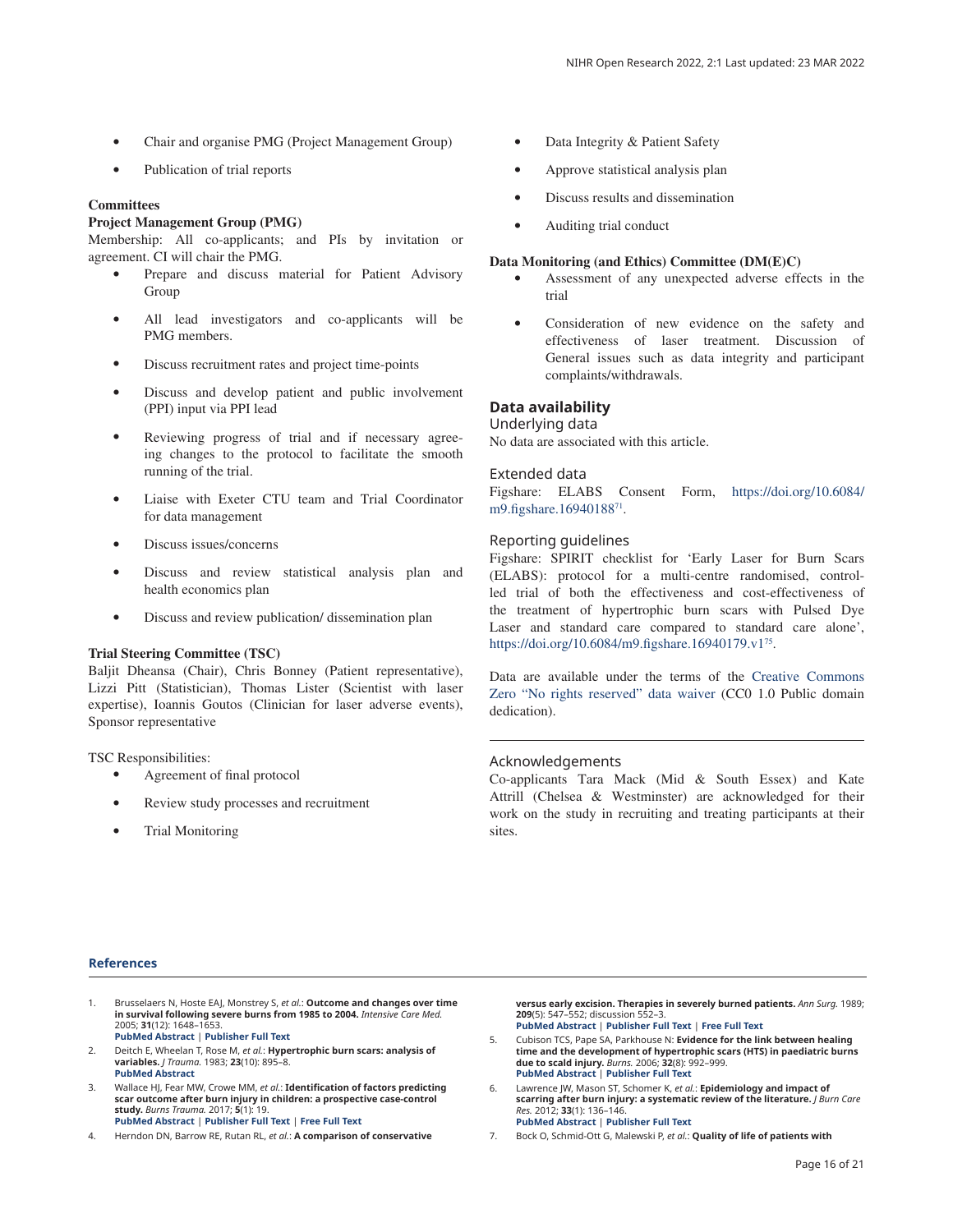<span id="page-16-0"></span>**keloid and hypertrophic scarring.** *Arch Dermatol Res.* 2006; **297**(10): 433–438. **[PubMed Abstract](http://www.ncbi.nlm.nih.gov/pubmed/16528552)** | **[Publisher Full Text](http://dx.doi.org/10.1007/s00403-006-0651-7)**

- 8. Van Loey NEE, Van Son MJM: **Psychopathology and psychological problems in patients with burn scars: epidemiology and management.** *Am J Clin Dermatol.* 2003; **4**(4): 245–72. **[PubMed Abstract](http://www.ncbi.nlm.nih.gov/pubmed/12680803)** | **[Publisher Full Text](http://dx.doi.org/10.2165/00128071-200304040-00004)**
- 9. Oh H, Boo S: **Assessment of burn-specific health-related quality of life and patient scar status following burn.** *Burns.* 2017; **43**(7): 1479–1485. **[PubMed Abstract](http://www.ncbi.nlm.nih.gov/pubmed/28539239)** | **[Publisher Full Text](http://dx.doi.org/10.1016/j.burns.2017.03.023)**
- 10. Spronk I, Polinder S, Haagsma JA, *et al.*: **Patient-reported scar quality of adults after burn injuries: A five-year multicenter follow-up study: Longterm patient-reported scar quality of adults after burn injuries.** *Wound Repair Regen.* 2019; **27**(4): 406–414. **[PubMed Abstract](http://www.ncbi.nlm.nih.gov/pubmed/30793408)** | **[Publisher Full Text](http://dx.doi.org/10.1111/wrr.12709)** | **[Free Full Text](http://www.ncbi.nlm.nih.gov/pmc/articles/6850449)**
- Brewin MP, Homer SJ: **The lived experience and quality of life with burn scarring-The results from a large-scale online survey.** *Burns.* 2018; **44**(7): 1801–1810.
	- **[PubMed Abstract](http://www.ncbi.nlm.nih.gov/pubmed/30072198)** | **[Publisher Full Text](http://dx.doi.org/10.1016/j.burns.2018.04.007)**
- 12. Finnerty CC, Jeschke MG, Branski LK, *et al.*: **Hypertrophic scarring: the greatest unmet challenge after burn injury.** *Lancet.* 2016; **388**(10052): 1427–1436.

**[PubMed Abstract](http://www.ncbi.nlm.nih.gov/pubmed/27707499)** | **[Publisher Full Text](http://dx.doi.org/10.1016/S0140-6736(16)31406-4)** | **[Free Full Text](http://www.ncbi.nlm.nih.gov/pmc/articles/5380137)**

- 13. Monstrey S, Middelkoop E, Vranckx JJ, *et al.*: **Updated scar management practical guidelines: non-invasive and invasive measures.** *J Plast Reconstr Aesthet Surg.* 2014; **67**(8): 1017–1025. **[PubMed Abstract](http://www.ncbi.nlm.nih.gov/pubmed/24888226)** | **[Publisher Full Text](http://dx.doi.org/10.1016/j.bjps.2014.04.011)**
- 14. Klotz T, Kurmis R, Munn Z, *et al.*: **Moisturisers in scar management following burn: A survey report.** *Burns.* 2017; **43**(5): 965–972. **[PubMed Abstract](http://www.ncbi.nlm.nih.gov/pubmed/28413108)** | **[Publisher Full Text](http://dx.doi.org/10.1016/j.burns.2017.01.021)**
- 15. Momeni M, Hafezi F, Rahbar H, *et al.*: **Effects of silicone gel on burn scars.**
	- *Burns.* 2009; **35**(1): 70–74. **[PubMed Abstract](http://www.ncbi.nlm.nih.gov/pubmed/18672332)** | **[Publisher Full Text](http://dx.doi.org/10.1016/j.burns.2008.04.011)**
- 16. Atiyeh BS, El Khatib AM, Dibo SA: **Pressure garment therapy (PGT) of burn scars: evidence-based efficacy.** *Ann Burns Fire Disasters.* 2013; **26**(4): 205–212. **[PubMed Abstract](http://www.ncbi.nlm.nih.gov/pubmed/24799851)** | **[Free Full Text](http://www.ncbi.nlm.nih.gov/pmc/articles/3978593)**
- 17. Engrav LH, Heimbach DM, Rivara FP, *et al.*: **12-Year within-wound study of the effectiveness of custom pressure garment therapy.** *Burns.* 2010; **36**(7): 975–983.
	- **[PubMed Abstract](http://www.ncbi.nlm.nih.gov/pubmed/20537469)** | **[Publisher Full Text](http://dx.doi.org/10.1016/j.burns.2010.04.014)**
- 18. Anzarut A, Olson J, Singh P, *et al.*: **The effectiveness of pressure garment therapy for the prevention of abnormal scarring after burn injury: a metaanalysis.** *J Plast Reconstr Aesthet Surg.* 2009; **62**(1): 77–84. **[PubMed Abstract](http://www.ncbi.nlm.nih.gov/pubmed/18249046)** | **[Publisher Full Text](http://dx.doi.org/10.1016/j.bjps.2007.10.052)**
- 19. Wiseman J, Simons M, Kimble R, *et al.*: **Effectiveness of topical silicone gel and pressure garment therapy for burn scar prevention and management in children: study protocol for a randomised controlled trial.** *Trials.* 2017; **18**(1): 72.

**[PubMed Abstract](http://www.ncbi.nlm.nih.gov/pubmed/28209175)** | **[Publisher Full Text](http://dx.doi.org/10.1186/s13063-017-1820-z)** | **[Free Full Text](http://www.ncbi.nlm.nih.gov/pmc/articles/5314463)**

- 20. Friedstat JS, Hultman CS: **Hypertrophic burn scar management: what does the evidence show? A systematic review of randomized controlled trials.** *Ann Plast Surg.* 2014; **72**(6): S198–S201. **[PubMed Abstract](http://www.ncbi.nlm.nih.gov/pubmed/24835874)** | **[Publisher Full Text](http://dx.doi.org/10.1097/SAP.0000000000000103)**
- 21. Tredget EE, Shupp JW, Schneider JC: **Scar management following burn injury.** *J Burn Care Res.* 2017; **38**(3): 146–147. **[PubMed Abstract](http://www.ncbi.nlm.nih.gov/pubmed/28338518)** | **[Publisher Full Text](http://dx.doi.org/10.1097/BCR.0000000000000548)**
- 22. **National Standards for Provision and Outcomes in Adult and Paediatric Burn Care**. British Burn Association, 2018. **[Reference Source](http://www.tara.tcd.ie/handle/2262/86181)**
- 23. Kono T, Erçöçen AR, Nakazawa H, *et al.*: **Treatment of hypertrophic scars using a long-pulsed dye laser with cryogen-spray cooling.** *Ann Plast Surg.* 2005; **54**(5): 487–493. **[PubMed Abstract](http://www.ncbi.nlm.nih.gov/pubmed/15838209)** | **[Publisher Full Text](http://dx.doi.org/10.1097/01.sap.0000155276.93061.93)**
- 24. Alster TS, Nanni CA: **Pulsed dye laser treatment of hypertrophic burn scars.** *Plast Reconstr Surg.* 1998; **102**(6): 2190–5. **[PubMed Abstract](http://www.ncbi.nlm.nih.gov/pubmed/9811021)** | **[Publisher Full Text](http://dx.doi.org/10.1097/00006534-199811000-00060)**
- 25. Chan HH, Wong DS, Ho WS: **The use of pulsed dye laser for the prevention and treatment of hypertrophic scars in Chinese persons.** *Dermatol Surg.* 2004; **30**(7): 987–994; discussion 994. **[PubMed Abstract](http://www.ncbi.nlm.nih.gov/pubmed/15209788)** | **[Publisher Full Text](http://dx.doi.org/10.1111/j.1524-4725.2004.30303.x)**
- 26. Zuccaro J, Ziolkowski N, Fish J: **A systematic review of the effectiveness of laser therapy for hypertrophic burn scars.** *Clin Plast Surg.* 2017; **44**(4): 767–779. **[PubMed Abstract](http://www.ncbi.nlm.nih.gov/pubmed/28888302)** | **[Publisher Full Text](http://dx.doi.org/10.1016/j.cps.2017.05.008)**
- 27. Liew SH, Murison MSC, Dickson WA: **Prophylactic treatment of deep dermal burn scar to prevent hypertrophic scarring using the pulsed dye laser: a preliminary study.** *Ann Plast Surg.* 2002; **49**(5): 472–5. **[PubMed Abstract](http://www.ncbi.nlm.nih.gov/pubmed/12439013)** | **[Publisher Full Text](http://dx.doi.org/10.1097/00000637-200211000-00005)**
- 28. McCraw JB, McCraw JA, McMellin A, *et al.*: **Prevention of unfavorable scars using early pulse dye laser treatments: a preliminary report.** *Ann Plast Surg.* 1999; **42**(1): 7–14. **[PubMed Abstract](http://www.ncbi.nlm.nih.gov/pubmed/9972711)** | **[Publisher Full Text](http://dx.doi.org/10.1097/00000637-199901000-00002)**
- 29. Behrouz-Pirnia A, Liu H, Peternel S, *et al.*: **Early laser intervention to reduce scar formation in wound healing by primary intention: A systematic**

**review.** *J Plast Reconstr Aesthet Surg.* 2020; **73**(3): 528–536. **[PubMed Abstract](http://www.ncbi.nlm.nih.gov/pubmed/31757687)** | **[Publisher Full Text](http://dx.doi.org/10.1016/j.bjps.2019.09.050)**

- 30. Brewin MP, Lister TS: **Prevention or treatment of hypertrophic burn scarring: A review of when and how to treat with the Pulsed Dye Laser.** *Burns.* 2014; **40**(5): 797–804. **[PubMed Abstract](http://www.ncbi.nlm.nih.gov/pubmed/24439925)** | **[Publisher Full Text](http://dx.doi.org/10.1016/j.burns.2013.12.017)**
- 31. Karmisholt KE, Haerskjold A, Karlsmark T, *et al.*: **Early laser intervention to reduce scar formation - a systematic review.** *J Eur Acad Dermatol Venereol.* 2018; **32**(7): 1099–1110. **[PubMed Abstract](http://www.ncbi.nlm.nih.gov/pubmed/29419914)** | **[Publisher Full Text](http://dx.doi.org/10.1111/jdv.14856)**
- 32. Gold MH, McGuire M, Mustoe TA, *et al.*: **Updated international clinical recommendations on scar management: part 2 - algorithms for scar prevention and treatment.** *Dermatol Surg.* 2014; **40**(8): 825–831. **[PubMed Abstract](http://www.ncbi.nlm.nih.gov/pubmed/25068544)**
- 33. Meaume S, Le Pillouer-Prost A, Richert B, *et al.*: **Management of scars: updated practical guidelines and use of silicones.** *Eur J Dermatol.* 2014; **24**(4): 435–43. **[PubMed Abstract](http://www.ncbi.nlm.nih.gov/pubmed/25141160)** | **[Publisher Full Text](http://dx.doi.org/10.1684/ejd.2014.2356)**
- 34. Nedelec S, Carter A, Forbes L, *et al.*: **Practice guidelines for the application of nonsilicone or silicone gels and gel sheets after burn injury.** *J Burn Care Res.* 2015; **36**(3): 345–374.

**[PubMed Abstract](http://www.ncbi.nlm.nih.gov/pubmed/25094007)** | **[Publisher Full Text](http://dx.doi.org/10.1097/BCR.0000000000000124)**

- 35. Gold MH, Berman B, Clementoni MT, *et al.*: **Updated international clinical recommendations on scar management: part 1 - evaluating the evidence.** *Dermatol Surg.* 2014; **40**(8): 817–824.
- **[PubMed Abstract](http://www.ncbi.nlm.nih.gov/pubmed/25068543)** 36. Westra I, Pham H, Niessen FB: **Topical silicone sheet application in the treatment of hypertrophic scars and keloids.** *J Clin Aesthet Dermatol.* 2016; **9**(10): 238–35.

**[PubMed Abstract](http://www.ncbi.nlm.nih.gov/pubmed/27847546)** | **[Free Full Text](http://www.ncbi.nlm.nih.gov/pmc/articles/5104309)**

37. Alberti LR, Vicari EF, De Souza Jardim Vicari R, *et al.*: **Early use of CO2 lasers and silicone gel on surgical scars: Prospective study.** *Lasers Surg Med.* 2017; **49**(6): 570–576.

**[PubMed Abstract](http://www.ncbi.nlm.nih.gov/pubmed/28117496)** | **[Publisher Full Text](http://dx.doi.org/10.1002/lsm.22634)**

38. Bailey JK, Blackstone BN, DeBruler DM, *et al.*: **Effects of early combinatorial treatment of autologous split-thickness skin grafts in red duroc pig model using pulsed dye laser and fractional CO2 laser.** *Lasers Surg Med.* 2018; **50**(1): 78–87.

**[PubMed Abstract](http://www.ncbi.nlm.nih.gov/pubmed/28759110)** | **[Publisher Full Text](http://dx.doi.org/10.1002/lsm.22702)**

- 39. Karmisholt KE, Haerskjold A, Karlsmark T, *et al.*: **Early laser intervention to reduce scar formation a systematic review.** *J Eur Acad Dermatol Venereol.* 2018; **32**(7): 1099–1110. **[PubMed Abstract](http://www.ncbi.nlm.nih.gov/pubmed/29419914)** | **[Publisher Full Text](http://dx.doi.org/10.1111/jdv.14856)**
- 40. Liew Y, McLaughlin R, Gong P, *et al.*: *In vivo* **assessment of human burn scars through automated quantification of vascularity using optical coherence tomography.** *J Biomed Opt.* 2012; **18**(6): 061213. **[PubMed Abstract](http://www.ncbi.nlm.nih.gov/pubmed/23174911)** | **[Publisher Full Text](http://dx.doi.org/10.1117/1.JBO.18.6.061213)**
- 41. Azzam OA, Bassiouny DA, El-Hawary MS, *et al.*: **Treatment of hypertrophic scars and keloids by fractional carbon dioxide laser: a clinical, histological, and immunohistochemical study.** *Lasers Med Sci.* 2016; **31**(1): 9–18. **[PubMed Abstract](http://www.ncbi.nlm.nih.gov/pubmed/26498451)** | **[Publisher Full Text](http://dx.doi.org/10.1007/s10103-015-1824-4)**
- 42. Gold MH, McGuire M, Mustoe TA, *et al.*: **Updated international clinical recommendations on scar management: part 2--algorithms for scar prevention and treatment.** *Dermatol Surg.* 2014; **40**(8): 825–831. **[PubMed Abstract](http://www.ncbi.nlm.nih.gov/pubmed/25068544)** | **[Publisher Full Text](http://dx.doi.org/10.1111/dsu.0000000000000050)**
- 43. Willows BM, Ilyas M, Sharma A: **Laser in the management of burn scars.** *Burns.* 2017; **43**(7): 1379–1389. **[PubMed Abstract](http://www.ncbi.nlm.nih.gov/pubmed/28784339)** | **[Publisher Full Text](http://dx.doi.org/10.1016/j.burns.2017.07.001)**
- 44. Anderson RR, Donelan MB, Hivnor C, *et al.*: **Laser treatment of traumatic scars with an emphasis on ablative fractional laser resurfacing: consensus report.** *JAMA Dermatol.* 2014; **150**(2): 187–193. **[PubMed Abstract](http://www.ncbi.nlm.nih.gov/pubmed/24336931)** | **[Publisher Full Text](http://dx.doi.org/10.1001/jamadermatol.2013.7761)**
- 45. Zuccaro J, Muser I, Singh M, *et al.*: **Laser therapy for pediatric burn scars: Focusing on a combined treatment approach.** *J Burn Care Res.* 2018; **39**(3): 457–462. **[PubMed Abstract](http://www.ncbi.nlm.nih.gov/pubmed/29897540)** | **[Publisher Full Text](http://dx.doi.org/10.1093/jbcr/irx008)**

- 46. Vrijman C, van Drooge AM, Limpens J, *et al.*: **Laser and intense pulsed light therapy for the treatment of hypertrophic scars: a systematic review.** *Br J Dermatol.* 2011; **165**(5): 934–42. **[PubMed Abstract](http://www.ncbi.nlm.nih.gov/pubmed/21711337)** | **[Publisher Full Text](http://dx.doi.org/10.1111/j.1365-2133.2011.10492.x)**
- 47. Allison KP, Kiernan MN, Waters RA, *et al.*: **Pulsed dye laser treatment of burn scars. Alleviation or irritation?** *Burns.* 2003; **29**(3): 207–213. **[PubMed Abstract](http://www.ncbi.nlm.nih.gov/pubmed/12706612)** | **[Publisher Full Text](http://dx.doi.org/10.1016/s0305-4179(02)00280-2)**
- 48. Anderson RR, Parrish JA: **Selective photothermolysis: precise microsurgery by selective absorption of pulsed radiation.** *Science.* 1983; **220**(4596): 524–7. **[PubMed Abstract](http://www.ncbi.nlm.nih.gov/pubmed/6836297)** | **[Publisher Full Text](http://dx.doi.org/10.1126/science.6836297)**
- 49. Parnell LKS, Nedelec B, Rachelska G, *et al.*: **Assessment of pruritus characteristics and impact on burn survivors.** *J Burn Care Res.* 2012; **33**(3): 407–418.

**[PubMed Abstract](http://www.ncbi.nlm.nih.gov/pubmed/22210065)** | **[Publisher Full Text](http://dx.doi.org/10.1097/BCR.0b013e318239d206)**

50. Tao J, Champlain A, Weddington C, *et al.*: **Treatment of burn scars in Fitzpatrick phototype III patients with a combination of pulsed dye laser and non-ablative fractional resurfacing 1550 nm erbium:glass/1927 nm**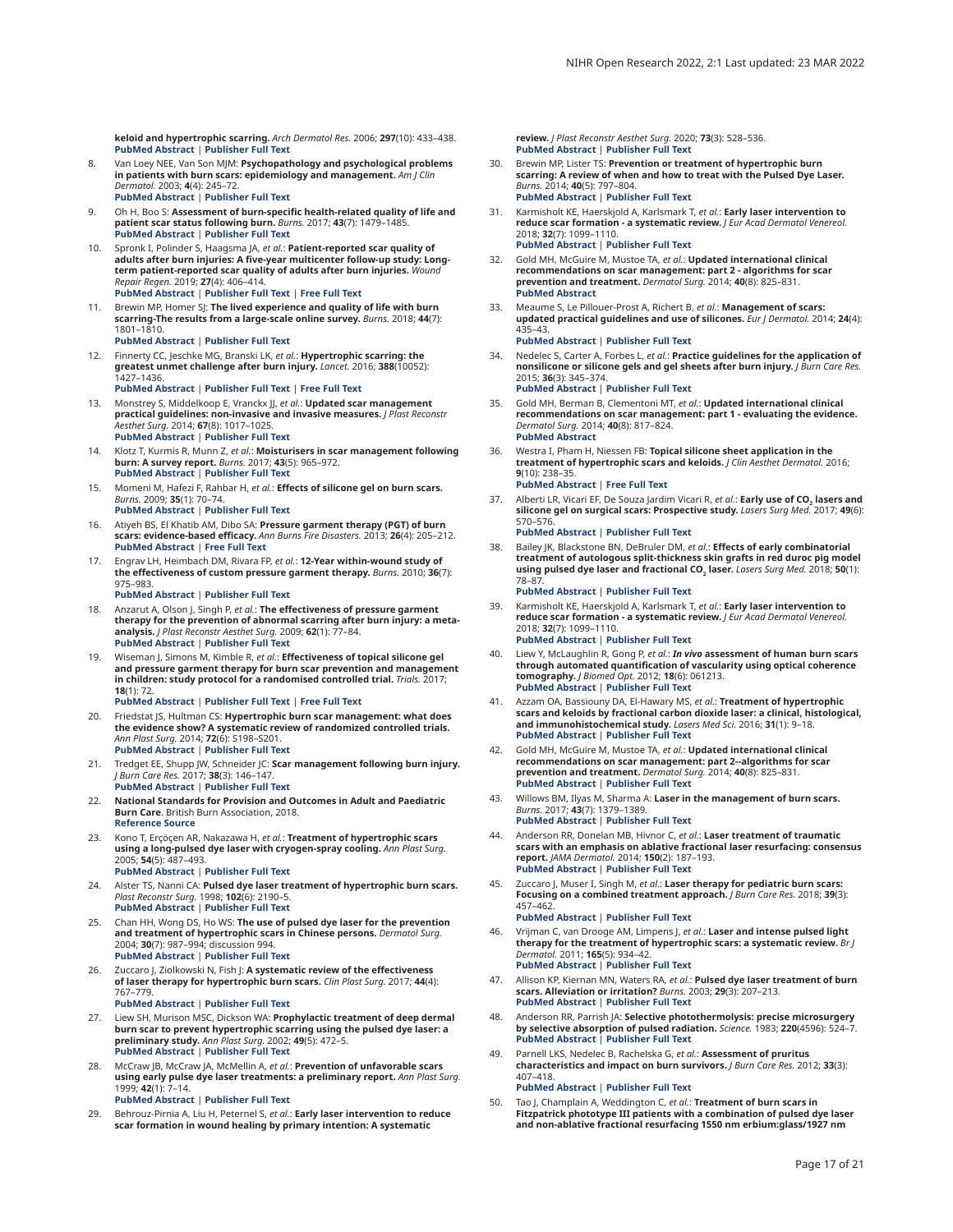<span id="page-17-0"></span>**thulium laser devices.** *Scars Burns Heal.* 2018; **4**: 205951311875851. **[PubMed Abstract](http://www.ncbi.nlm.nih.gov/pubmed/29799583)** | **[Publisher Full Text](http://dx.doi.org/10.1177/2059513118758510)** | **[Free Full Text](http://www.ncbi.nlm.nih.gov/pmc/articles/5965338)**

- 51. Bloemen MCT, van der Veer WM, Ulrich MMW, *et al.*: **Prevention and curative management of hypertrophic scar formation.** *Burns.* 2009; **35**(4): 463–475. **[PubMed Abstract](http://www.ncbi.nlm.nih.gov/pubmed/18951704)** | **[Publisher Full Text](http://dx.doi.org/10.1016/j.burns.2008.07.016)**
- 52. Hultman CS, Edkins RE, Wu C, *et al.*: **Prospective, before-after cohort study to assess the efficacy of laser therapy on hypertrophic burn scars.** *Ann Plast Surg.* 2013; **70**(5): 521–6. **[PubMed Abstract](http://www.ncbi.nlm.nih.gov/pubmed/23542846)** | **[Publisher Full Text](http://dx.doi.org/10.1097/SAP.0b013e31827eac5e)**
- 53. Moiemen N, Mathers J, Jones L, *et al.*: **Pressure garment to prevent abnormal scarring after burn injury in adults and children: the PEGASUS feasibility RCT and mixed-methods study.** *Health Technol Assess.* 2018; **22**(36): 1–162. **[PubMed Abstract](http://www.ncbi.nlm.nih.gov/pubmed/29947328)** | **[Publisher Full Text](http://dx.doi.org/10.3310/hta22360)** | **[Free Full Text](http://www.ncbi.nlm.nih.gov/pmc/articles/6036406)**
- 54. Douglas H, Lynch J, Harms KA, *et al.*: **Carbon dioxide laser treatment in burnrelated scarring: A prospective randomised controlled trial.** *J Plast Reconstr Aesthet Surg.* 2019; **72**(6): 863–870. **[PubMed Abstract](http://www.ncbi.nlm.nih.gov/pubmed/30846294)** | **[Publisher Full Text](http://dx.doi.org/10.1016/j.bjps.2019.01.027)**
- 55. Gauglitz GG, Korting HC, Pavicic T, *et al.*: **Hypertrophic scarring and keloids: pathomechanisms and current and emerging treatment strategies.** *Mol Med.* 2011; **17**(1–2): 113–125. **[PubMed Abstract](http://www.ncbi.nlm.nih.gov/pubmed/20927486)** | **[Publisher Full Text](http://dx.doi.org/10.2119/molmed.2009.00153)** | **[Free Full Text](http://www.ncbi.nlm.nih.gov/pmc/articles/3022978)**
- 56. Manuskiatti W, Fitzpatrick RE: **Treatment response of keloidal and hypertrophic sternotomy scars: comparison among intralesional corticosteroid, 5-fluorouracil, and 585-nm flashlamp-pumped pulsed-dye laser treatments.** *Arch Dermatol.* 2002; **138**(9): 1149–55. **[PubMed Abstract](http://www.ncbi.nlm.nih.gov/pubmed/12224975)** | **[Publisher Full Text](http://dx.doi.org/10.1001/archderm.138.9.1149)**
- 57. van der Wal MBA, Vloemans JFPM, Tuinebreijer WE, *et al.*: **Outcome after burns: An observational study on burn scar maturation and predictors for severe scarring.** *Wound Rep Regen.* 2012; **20**(5): 676–687. **[PubMed Abstract](http://www.ncbi.nlm.nih.gov/pubmed/22985039)** | **[Publisher Full Text](http://dx.doi.org/10.1111/j.1524-475X.2012.00820.x)**
- 58. Bamer AM, McMullen K, Gibran N, *et al.*: **Factors Associated with Attrition of Adult Participants in a Longitudinal Database: A National Institute on Disability, Independent Living, and Rehabilitation Research Burn Model System Study.** *J Burn Care Res.* 2020; **41**(2): 270–279. **[PubMed Abstract](http://www.ncbi.nlm.nih.gov/pubmed/31738436)** | **[Publisher Full Text](http://dx.doi.org/10.1093/jbcr/irz186)**
- 59. Wong BM, Keilman J, Zuccaro J, *et al.*: **Anesthetic Practices for Laser Rehabilitation of Pediatric Hypertrophic Burn Scars.** *J Burn Care Res.* 2017; **38**(1): e36–e41.
	- **[PubMed Abstract](http://www.ncbi.nlm.nih.gov/pubmed/27532615)** | **[Publisher Full Text](http://dx.doi.org/10.1097/BCR.0000000000000427)**
- 60. Arno AI, Gauglitz GG, Barret JP, *et al.*: **Up-to-date approach to manage keloids and hypertrophic scars: A useful guide.** *Burns.* 2014; **40**(7): 1255–1266. **[PubMed Abstract](http://www.ncbi.nlm.nih.gov/pubmed/24767715)** | **[Publisher Full Text](http://dx.doi.org/10.1016/j.burns.2014.02.011)** | **[Free Full Text](http://www.ncbi.nlm.nih.gov/pmc/articles/4186912)**
- 61. Tucker DI, Aden J, Renz EM, *et al.*: **Quantitative assessment of pulse dye laser therapy in the management of hypertrophic burn scars.** *Ann Clin Lab Res.* 2015; **3**(4).
- 62. Klifto KM, Asif M, Hultman CS: **Laser management of hypertrophic burn scars: a comprehensive review.** *Burns Trauma.* 2020; **8**: tkz002. **[PubMed Abstract](http://www.ncbi.nlm.nih.gov/pubmed/32346540)** | **[Publisher Full Text](http://dx.doi.org/10.1093/burnst/tkz002)** | **[Free Full Text](http://www.ncbi.nlm.nih.gov/pmc/articles/7175764)**
- 63. van der Wal MBA, van Zuijlen PP, van de Ven P, *et al.*: **Topical silicone gel versus placebo in promoting the maturation of burn scars: a randomized controlled trial.** *Plast Reconstr Surg.* 2010; **126**(2): 524–531. **[PubMed Abstract](http://www.ncbi.nlm.nih.gov/pubmed/20679835)** | **[Publisher Full Text](http://dx.doi.org/10.1097/PRS.0b013e3181e09559)**
- 64. Draaijers LJ, Tempelman FRH, Botman YAM, *et al.*: **The patient and observer scar assessment scale: a reliable and feasible tool for scar evaluation.** *Plast Reconstr Surg.* 2004; **113**(7): 1960–5; discussion 1966–7. **[PubMed Abstract](http://www.ncbi.nlm.nih.gov/pubmed/15253184)** | **[Publisher Full Text](http://dx.doi.org/10.1097/01.prs.0000122207.28773.56)**
- 65. Bae SH, Bae YC: **Analysis of frequency of use of different scar assessment scales based on the scar condition and treatment method.** *Arch Plast Surg.* 2014; **41**(2): 111–5. **[PubMed Abstract](http://www.ncbi.nlm.nih.gov/pubmed/24665417)** | **[Publisher Full Text](http://dx.doi.org/10.5999/aps.2014.41.2.111)** | **[Free Full Text](http://www.ncbi.nlm.nih.gov/pmc/articles/3961606)**
- 66. van der Wal MBA, Tuinebreijer WE, Bloemen MCT, *et al.*: **Rasch analysis of the Patient and Observer Scar Assessment Scale (POSAS) in burn scars.** *Qual Life Res.* 2012; **21**(1): 13–23.
- **[PubMed Abstract](http://www.ncbi.nlm.nih.gov/pubmed/21598065)** | **[Publisher Full Text](http://dx.doi.org/10.1007/s11136-011-9924-5)** | **[Free Full Text](http://www.ncbi.nlm.nih.gov/pmc/articles/3254877)** 67. van de Kar AL, Corion LUM, Smeulders MJC, *et al.*: **Reliable and feasible evaluation of linear scars by the Patient and Observer Scar Assessment Scale.** *Plast Reconstr Surg.* 2005; **116**(2): 514–22. **[PubMed Abstract](http://www.ncbi.nlm.nih.gov/pubmed/16079683)** | **[Publisher Full Text](http://dx.doi.org/10.1097/01.prs.0000172982.43599.d6)**
- 68. Griffiths C, Guest E, Pickles T, *et al.*: **The Development and Validation of the CARe Burn Scale—Adult Form: A Patient-Reported Outcome Measure (PROM) to Assess Quality of Life for Adults Living with a Burn Injury.** *J Burn Care Res.* 2019; **40**(3): 312–326. **[PubMed Abstract](http://www.ncbi.nlm.nih.gov/pubmed/30820556)** | **[Publisher Full Text](http://dx.doi.org/10.1093/jbcr/irz021)**
- 69. van der Wal M, Bloemen M, Verhaegen P, *et al.*: **Objective color measurements: clinimetric performance of three devices on normal skin and scar tissue.** *J Burn Care Res.* 2013; **34**(3): e187–94. **[PubMed Abstract](http://www.ncbi.nlm.nih.gov/pubmed/23237819)** | **[Publisher Full Text](http://dx.doi.org/10.1097/BCR.0b013e318264bf7d)**
- 70. Ware Jr J, Kosinski M, Keller SD: **A 12-Item Short-Form Health Survey: construction of scales and preliminary tests of reliability and validity.** *Med Care.* 1996; **34**(3): 220–233. **[PubMed Abstract](http://www.ncbi.nlm.nih.gov/pubmed/8628042)** | **[Publisher Full Text](http://dx.doi.org/10.1097/00005650-199603000-00003)**
- 71. Brewin M: **ELABS Consent Form.** figshare. Online resource. 2021. **[http://www.doi.org/10.6084/m9.figshare.16940188.v](http://www.doi.org/10.6084/m9.figshare.16940188.v1)1**
- 72. van der Wal M, Bloemen M, Verhaegen P, *et al.*: **Objective color measurements: clinimetric performance of three devices on normal skin and scar tissue.** *J Burn Care Res.* 2013; **34**(3): e187–e194. **[PubMed Abstract](http://www.ncbi.nlm.nih.gov/pubmed/23237819)** | **[Publisher Full Text](http://dx.doi.org/10.1097/BCR.0b013e318264bf7d)**
- 73. Brazier JE, Roberts J: **The estimation of a preference-based measure of health from the SF-12.** *Med Care.* 2004; **42**(9): 851–859. **[PubMed Abstract](http://www.ncbi.nlm.nih.gov/pubmed/15319610)** | **[Publisher Full Text](http://dx.doi.org/10.1097/01.mlr.0000135827.18610.0d)**
- 74. Braun V, Clarke V: **Using thematic analysis in psychology.** *Qual Res Psychol.* 2006; **3**(2): 77–101. **[Publisher Full Text](http://dx.doi.org/10.1191/1478088706qp063oa)**
- 75. Brewin M: **ELABS SPIRIT Checklist.** figshare. Online resource. 2021. **[http://www.doi.org/10.6084/m9.figshare.16940179.v](http://www.doi.org/10.6084/m9.figshare.16940179.v1)1**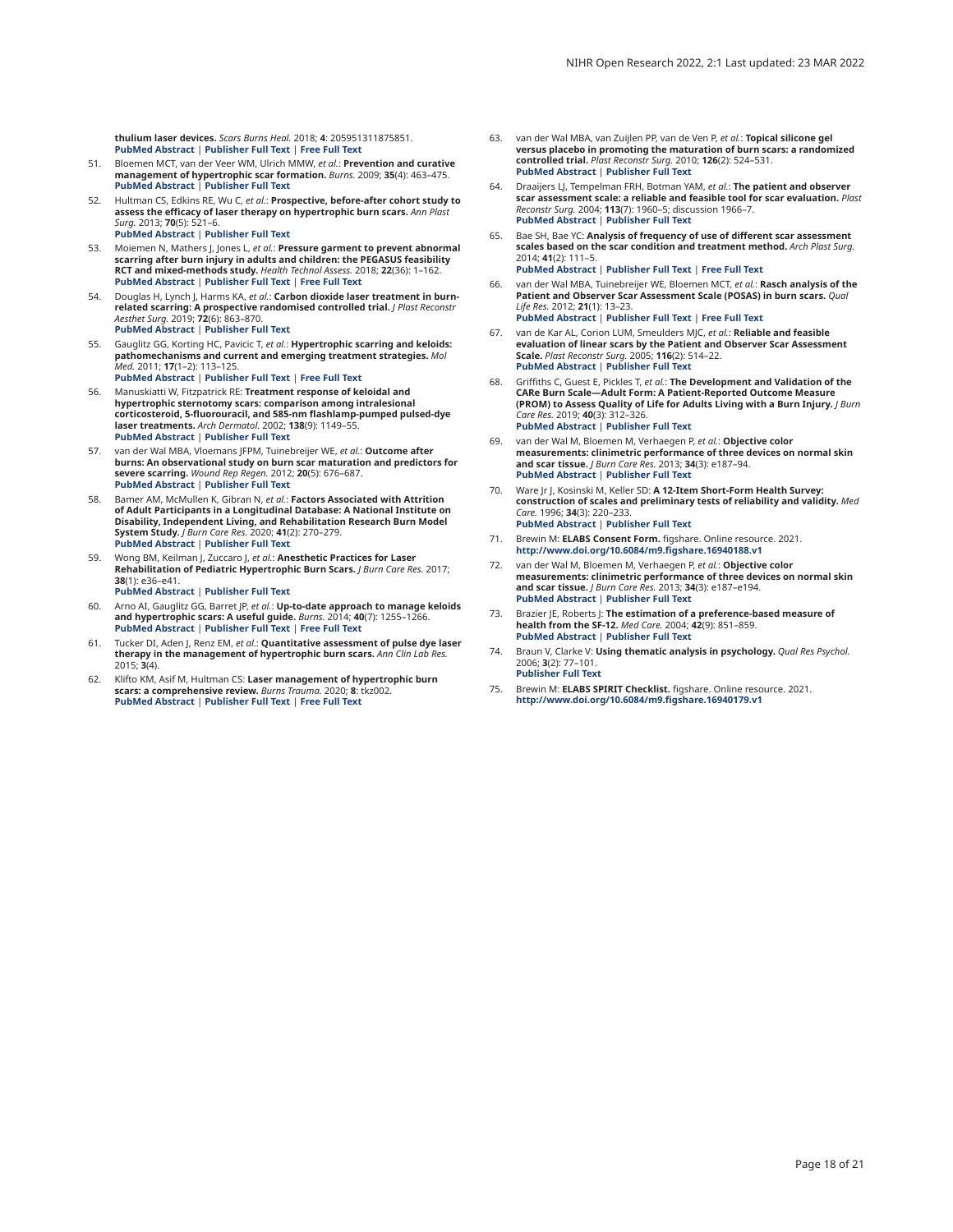# **Open Peer Review**

# **Current Peer Review Status:**

**Version 1**

Reviewer Report 28 February 2022

# <https://doi.org/10.3310/nihropenres.14350.r28465>

**© 2022 Shah M.** This is an open access peer review report distributed under the terms of the [Creative Commons](https://creativecommons.org/licenses/by/4.0/) [Attribution License](https://creativecommons.org/licenses/by/4.0/), which permits unrestricted use, distribution, and reproduction in any medium, provided the original work is properly cited.





Burns and Plastic Surgery Department, Royal Manchester Children's Hospital, Manchester, UK

The researchers present a well thought out and reasoned study protocol on the early use of LASER to minimise the morbidity of post-burn hypertrophic scarring. They define early as the period within 3 months of complete healing. Hypertrophic scarring following a burn injury is one of the most common causes of morbidity for burn patients resulting in functional and psychological consequences. There is emergent evidence to demonstrate that the use of PDL on post-burn hypertrophic scars (HBS) alleviates itching and reduces redness of the scars.

The basis of this randomised controlled trial is to ascertain if the use of PDL early in the trajectory of the post-burn hypertrophic scar process, prevents the scar from becoming red, lumpy, firm/hard and causing subsequent problems with function and symptoms such as itching as well as alleviating the existing symptoms and quality of the scar at start of treatment.

The researchers have involved patient group and discussed all aspects of the study with them. However, it is unclear how many of the 18 patients involved in this study design and discussion had already had laser treatment and how many had not? Was there an element of bias in the discussions from the group who had the PDL treatment if not equally distributed?

The researchers have selected a period of within 3 months of healing of target site as a criteria and not from time of injury. That has to be commended as it is important to ensure the trajectory is from time to complete healing and not time of injury! It is also important that the final follow-up assessment is at least 3 months from time of last intervention and not 6 months from time of 1st treatment. Another point to note in patient selection, the researchers are selecting not only postburn scars but also donor site scars for their study. These different mechanistic scars should not be included into one cohort as a collective due to the different mechanisms of injury and subsequent wound healing and scarring (Jabeen *et. al*; 20[1](jar:file:/work/f1000research/webapps/ROOT/WEB-INF/lib/service-1.0-SNAPSHOT.jar!/com/f1000research/service/export/pdf/#rep-ref-28465-1)9<sup>1</sup>).

The researchers have stated that this study does not test the various PDL treatment settings/intensity and duration but that they have selected their regime from a review of literature: perhaps some clarification on how this was done would be useful. If the various centres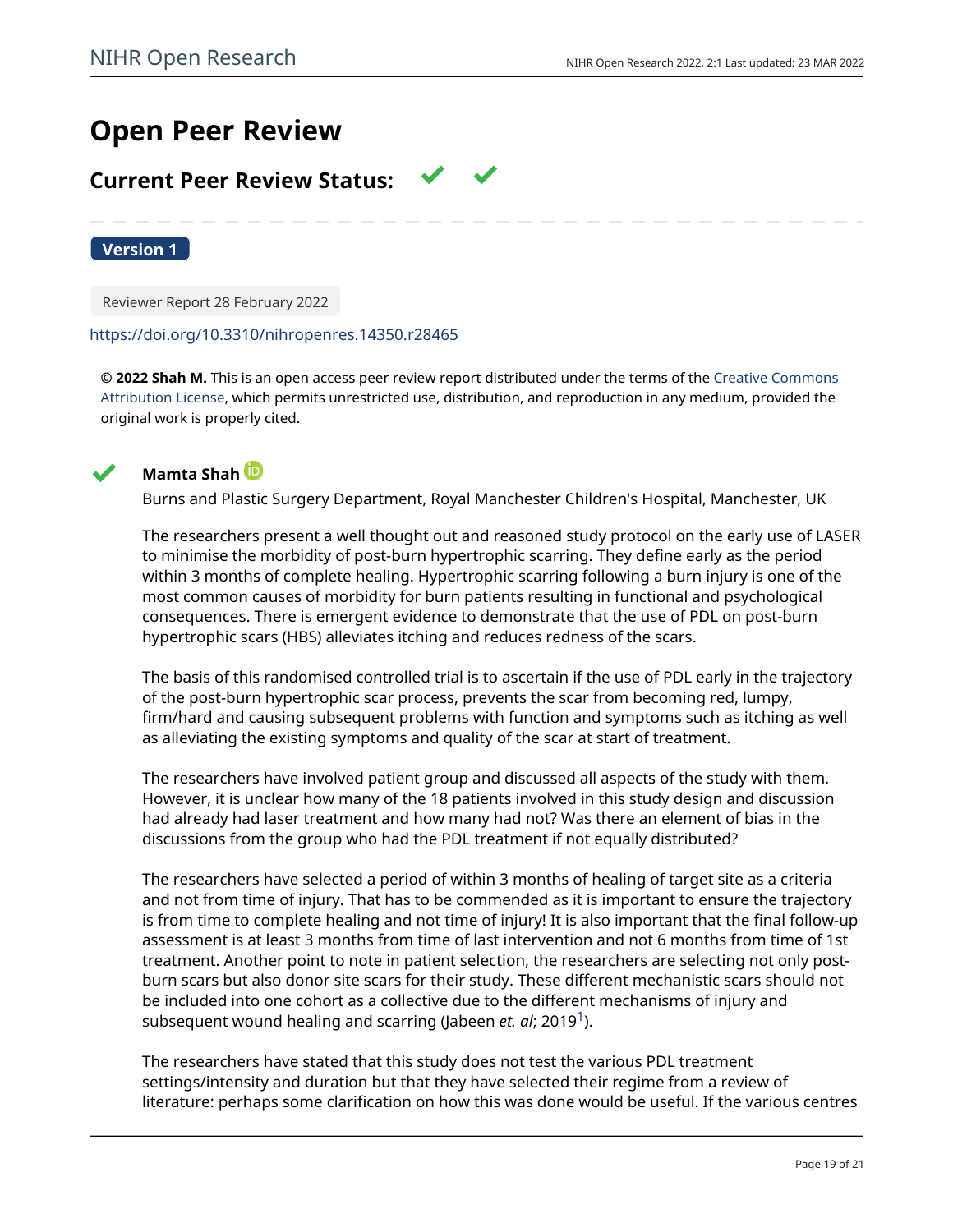participating in this study are already using PDL for management of their burn patients, how did they agree to the current protocol as the optimum one to use?

The primary and secondary objectives are well defined. However, the final assessment of 6 months i.e. 3 months from final treatment, will not allow the researchers to make any claims of long term impact on the post-burn hypertrophic scarring with regard to alteration of the trajectory or prevention of long term sequelae. They have explained their rationale but it would be prudent to include in their ethics design and study protocol a caveat that allows them to follow these patients long term if we are to get any insight into whether early LASER intervention precludes long term sequelae of HBS and indeed pushes the natural trajectory of scar maturation process to the left. Some or most of these patients, presumably will be followed up in the Consultants clinics and if so, would not be too cumbersome to assess them long term. It would be a shame to lose this opportunity of ensuring the long term impact of early intervention as it is crucial to the study "hypothesis". Furthermore, it will ascertain how long the effects of PDL last if not permanent.

# **References**

1. Jabeen S, Clough ECS, Thomlinson AM, Chadwick SL, et al.: Partial thickness wound: Does mechanism of injury influence healing?. *Burns*. **45** (3): 531-542 [PubMed Abstract](http://www.ncbi.nlm.nih.gov/pubmed/30739729) | [Publisher Full](https://doi.org/10.1016/j.burns.2018.08.010) **[Text](https://doi.org/10.1016/j.burns.2018.08.010)** 

**Is the rationale for, and objectives of, the study clearly described?**

Yes

**Is the study design appropriate for the research question?**

Yes

**Are sufficient details of the methods provided to allow replication by others?** Yes

# **Are the datasets clearly presented in a useable and accessible format?**

Not applicable

*Competing Interests:* No competing interests were disclosed.

*Reviewer Expertise:* Burn wound healing and scarring at the basic science level and clinical

# **I confirm that I have read this submission and believe that I have an appropriate level of expertise to confirm that it is of an acceptable scientific standard.**

Reviewer Report 09 February 2022

<https://doi.org/10.3310/nihropenres.14350.r28461>

**© 2022 Zuijlen P.** This is an open access peer review report distributed under the terms of the [Creative Commons](https://creativecommons.org/licenses/by/4.0/) [Attribution License](https://creativecommons.org/licenses/by/4.0/), which permits unrestricted use, distribution, and reproduction in any medium, provided the original work is properly cited.